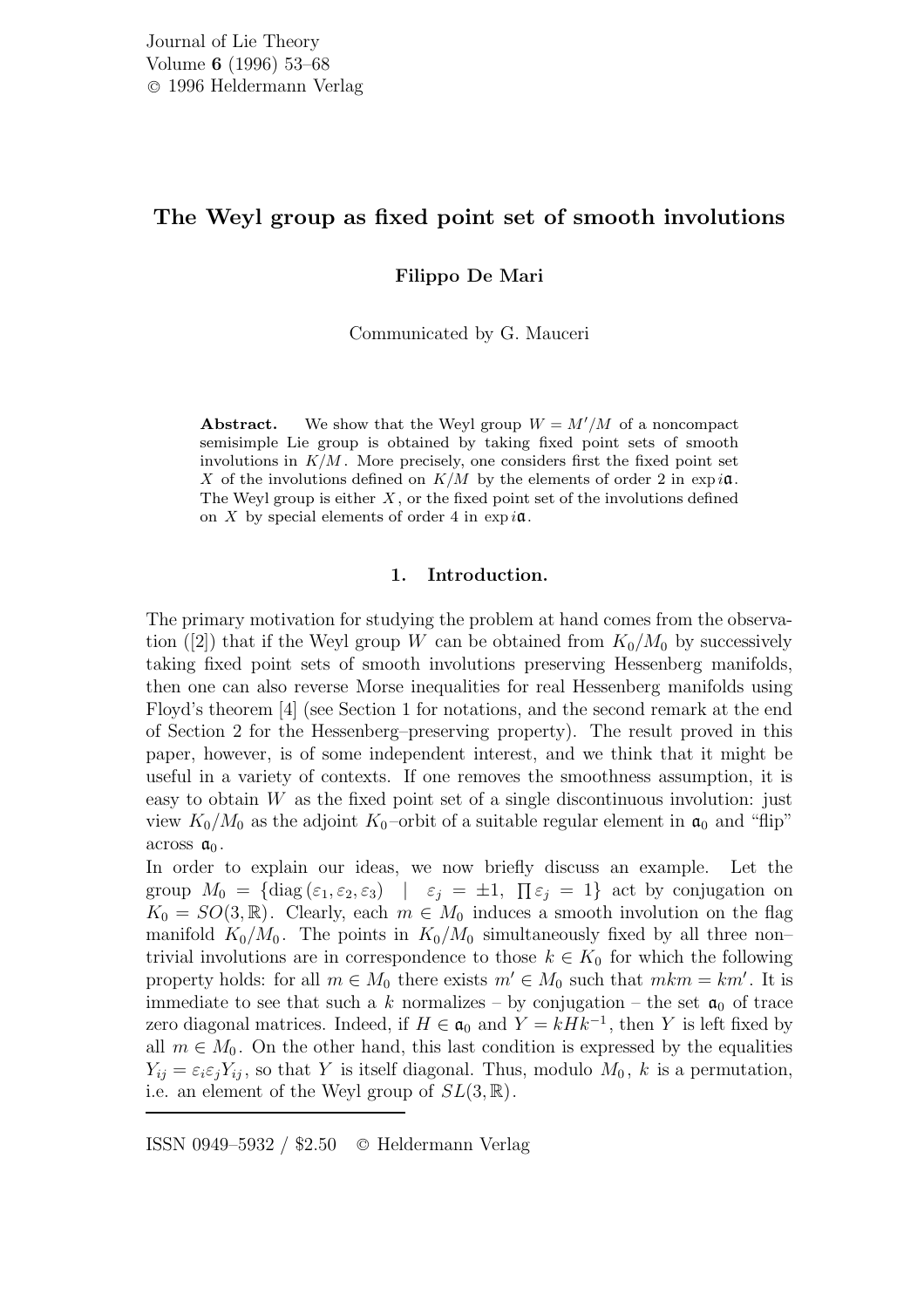If we attempt to obtain the same result for  $SL(2,\mathbb{R})$  using as set of involutions the centralizer of  $\mathfrak{a}_0$  in  $K_0 = SO(2, \mathbb{R})$ , that is  $M_0 = {\pm id}$ , we get as fixed point set in the projective space  $K_0/M_0$  the identity coset alone. But if we use the involution defined by diag  $(i, -i)$ , which still centralizes  $a_0$ , we achieve the target. These considerations suggest on the one hand that the right involutions should centralize  $a_0$ , and on the other hand that the problem should be analyzed inside some "complexification" of the semisimple Lie group  $G_0$ , that is, inside the adjoint group G of its complexified Lie algebra.

The appropriate set of involutions turns out to be  $F_2 = \{f \in \exp i\mathfrak{a}_0 \mid f^2 = e\},\$ where  $a_0$  denotes as usual a maximal abelian subspace of the symmetric part of the Lie algebra  $\mathfrak{g}_0$  of  $G_0$ . When acting as group of smooth maps on  $X_0 := K_0/M_0$ , however,  $F_2$  singles out the Weyl group W as fixed point set only if the (restricted) root system associated with  $(\mathfrak{g}_0, \mathfrak{a}_0)$  is reduced. Otherwise  $X_1 := \text{Fix}(F_2, X_0)$ contains properly  $W$  and one has to consider a special set  $F_4$  of elements of order 4 in  $\exp i\mathfrak{a}_0$ . At this stage one gets equality, namely  $Fix(F_4, X_1) = W$ . The elements of  $F_4$  take into precise account the non-reduced roots, in a sense that will be made clear in Section 4. The nature of  $Fix(F_4, X_1)$ , in particular the fact that the action of  $F_4$  on  $X_1$  is well-defined, is a slightly delicate matter, and is best understood via the Bruhat decomposition. The key step (Theorem 10) is proved by using basic properties of the Bruhat decomposition (Crollary 5.3) and  $SU(2,1)$ –reduction (Lemma 5.6).

#### 2. Preliminaries and notation.

Let  $G_0$  be a semisimple, connected, non–compact Lie group with finite center,  $\mathfrak{g}_0$ its Lie algebra, and  $\mathfrak{g} = \mathfrak{g}_0^c$  its complexification viewed as real Lie algebra. Thus  $\mathfrak{g}$ is semisimple. Denote by  $\sigma$  the automorphism of **g** corresponding to conjugation with respect to  $\mathfrak{g}_0$ , i.e.  $\sigma : X + iY \mapsto X - iY$  for  $X, Y \in \mathfrak{g}_0$ .

Let ad denote the adjoint representation of  $\mathfrak{g}$ . We then have Lie algebra inclusions ad  $\mathfrak{g}_0 \subset \text{ad } \mathfrak{g} \subset \mathfrak{gl}(\mathfrak{g}) = \text{End}(\mathfrak{g})$ . Let  $G = \text{Int}(\mathfrak{g})$  be the adjoint group of  $\mathfrak{g}$ , i.e. the connected Lie subgroup of  $GL(\mathfrak{g}) = Aut(\mathfrak{g})$  correspoding to ad  $\mathfrak{g}$ . If  $G_*$  denotes the connected Lie subgroup of Int( $\mathfrak{g}$ ) corresponding to ad  $\mathfrak{g}_0$ , then  $G_*$  is a closed Lie subgroup of G diffeomorphic to  $Int(\mathfrak{g}_0)$ , the adjoint group of  $\mathfrak{g}_0$  ([6], Lemma 6.2, Ch. III, p.181). The adjoint representation of  $G_0$  maps  $G_0$  onto  $G_*$  with kernel  $Z_0$ , the center of  $G_0$ . Thus  $G_* \simeq G_0/Z_0$ .

Let now  $\theta$  be a Cartan involution of  $\mathfrak{g}_0$  and  $\mathfrak{g}_0 = \mathfrak{k}_0 + \mathfrak{p}_0$  the resulting Cartan decomposition. Let  $a_0$  be a maximal abelian subspace of  $\mathfrak{p}_0$  of dimension say l. Call a linear functional  $\alpha \in \mathfrak{a}_0^*$  a restricted root if

$$
\mathfrak{g}_{0\alpha} = \{ X \in \mathfrak{g}_0 \: \mid \: [H, X] = \alpha(H)X \; \forall \; H \in \mathfrak{a}_0 \} \neq 0.
$$

The set of non–zero restricted roots (resp. positive, simple) will be denoted by  $\Sigma$ (resp.  $\Sigma^+$ ,  $\Delta$ ). The simultaneous diagonalization of all the  $X \mapsto [H, X] \in \text{End}(\mathfrak{g}_0)$ with  $H \in \mathfrak{a}_0$  leads to the root–space decomposition of  $\mathfrak{g}_0$ 

$$
\mathfrak{g}_0=\mathfrak{g}_{00}+\sum_{\alpha\in\Sigma}\mathfrak{g}_{0\alpha}.
$$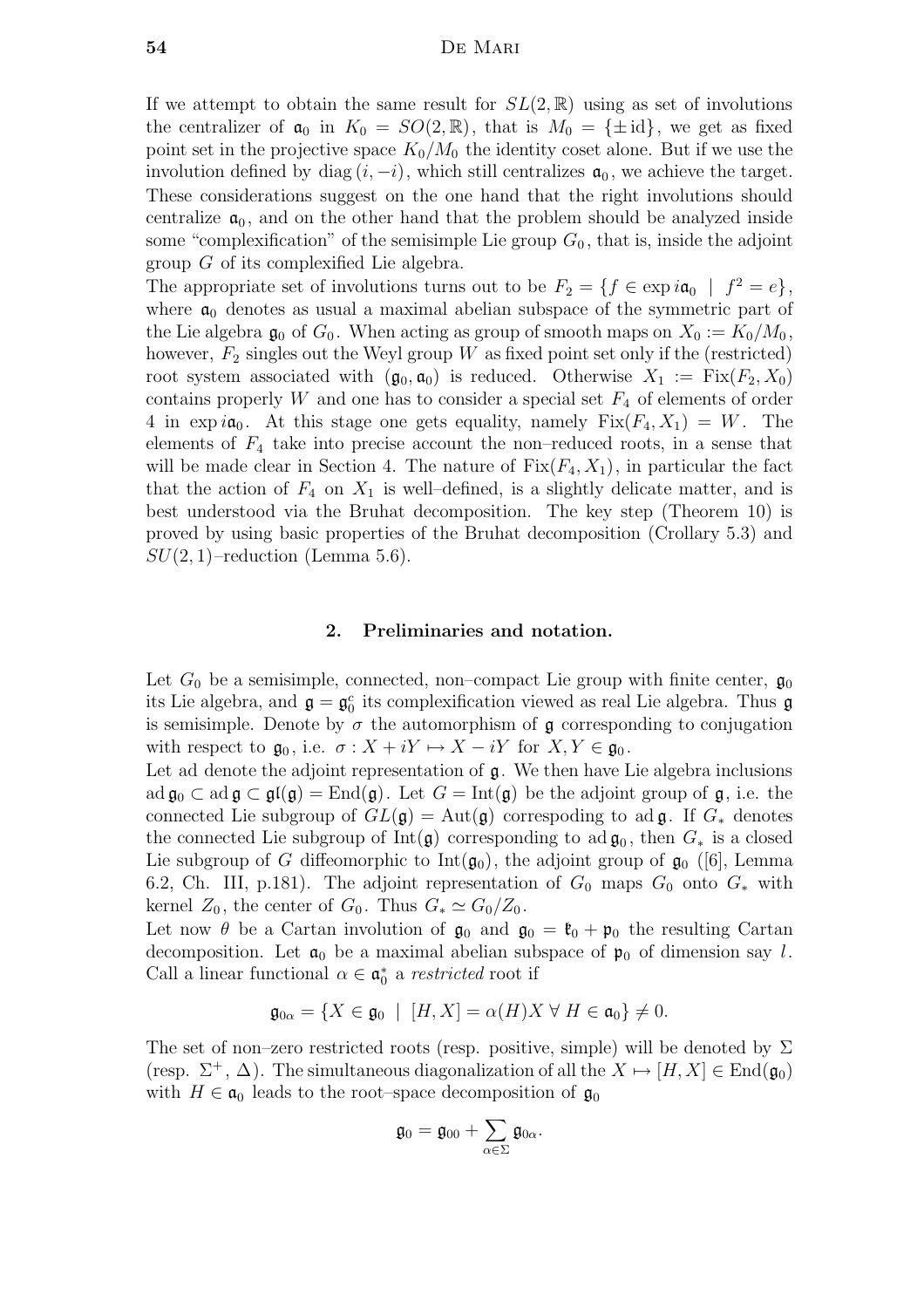In turn,

$$
\mathfrak{g}_{00}=\mathfrak{a}_0+\mathfrak{m}_0,
$$

where  $\mathfrak{m}_0 = \{X \in \mathfrak{k}_0 \mid [X, H] = 0 \,\forall H \in \mathfrak{a}_0\}$  is the centralizer of  $\mathfrak{a}_0$  in  $\mathfrak{k}$ . Put

$$
\mathfrak{n}_0=\sum_{\alpha\in\Sigma^+}\mathfrak{g}_{0\alpha},
$$

so that the Iwasawa decomposition of  $\mathfrak{g}_0$  reads:

$$
\mathfrak{g}_0=\mathfrak{n}_0+\mathfrak{a}_0+\mathfrak{k}_0.
$$

Let now  $N_0$ ,  $A_0$  and  $K_0$  denote the Lie subgroup of  $G_0$  corresponding to  $\mathfrak{k}_0$ ,  $\mathfrak{a}_0$ and  $\mathfrak{n}_0$ . Thus  $G_0 = N_0 A_0 K_0$  is the Iwasawa decomposition of  $G_0$ . Here  $K_0$  is a maximal compact subgroup of  $G_0$ ,  $A_0$  is abelian and  $N_0$  is nilpotent. Moreover, there exists an involutive automorphism  $\Theta$  of  $G_0$  with  $d\Theta = \theta$ , such that  $K_0$  is the set of points fixed by  $\Theta$ . Let  $M_0$  and  $M'_0$  denote respectively the centralizer and normalizer of  $\mathfrak{a}_0$  in  $K_0$ , i.e.  $M_0 = \{m \in K_0 \mid \text{Ad} m(H) = H, \forall H \in \mathfrak{a}_0\}$  and  $M_0' = \{m \in K_0 \mid \text{Ad}m(H) \in \mathfrak{a}_0, \forall H \in \mathfrak{a}_0\}.$  Here Ad, stands for the adjoint representation of  $G_0$ . The Lie algebras of  $M_0$  and  $M'_0$  coincide and are equal to  $\mathfrak{m}_0$ . The finite group  $W = M_0'/M_0$  is the Weyl group of  $G_0$  associated to the previous data. Clearly, W sits inside the boundary  $K_0/M_0$ .

#### 3. The case of reduced root systems.

The Cartan involution  $\theta$  extends in a unique fashion to an involution of  $\mathfrak{g}$ , also denoted by  $\theta$  ([7], Ch. III, p. 368), and there exists an involutive automorphism  $Θ$  of *G* such that  $dΘ = θ$ . Let  $K_\Theta$  denote the Lie subgroup of *G* of fixed points of  $\Theta$  and by K its identity component. Put

$$
F_2 = \left\{ f \in \exp i\mathfrak{a}_0 \: \mid \: f^2 = e \right\} \subset G.
$$

It is easy to give an explicit description of  $F_2$  ([7], ex. 7 p. 384). Indeed, if  $\{H_1, \ldots, H_l\}$  is the basis of  $\mathfrak{a}_0$  dual to  $\Delta$ , then:

$$
F_2 = \left\{ \exp i\pi \sum_{j=1}^l \nu_j H_j \ | \ \nu_j = 0, 1 \right\}.
$$

Thus card  $F_2 = 2^l$ . Observe also that if  $f = \exp iA \in F_2$ , then

$$
\Theta f = \Theta \exp iA = \exp(\theta iA) = \exp(-iA) = f^{-1} = f,
$$

so that  $F_2 \subset K_{\Theta}$ . More precisely,  $F_2$  is the group of components of  $K_{\Theta}$ , i.e. ([8])

$$
K_{\Theta} = K \cdot F_2.
$$

The first step of our construction consists in showing that  $F_2$  acts on  $X_0 = K_0/M_0$ by smooth involutions. The fixed point set  $X_1 = Fix(F_2, X_0)$  is in many cases W, but not always. If the root system  $\Sigma$  is not reduced, then  $X_1$  is an "intermediate" manifold between  $K_0/M_0$  and W.

¿From now until the end of this section, we will use the subscript ∗ to indicate images under the adjoint representation Ad of  $G_0$ .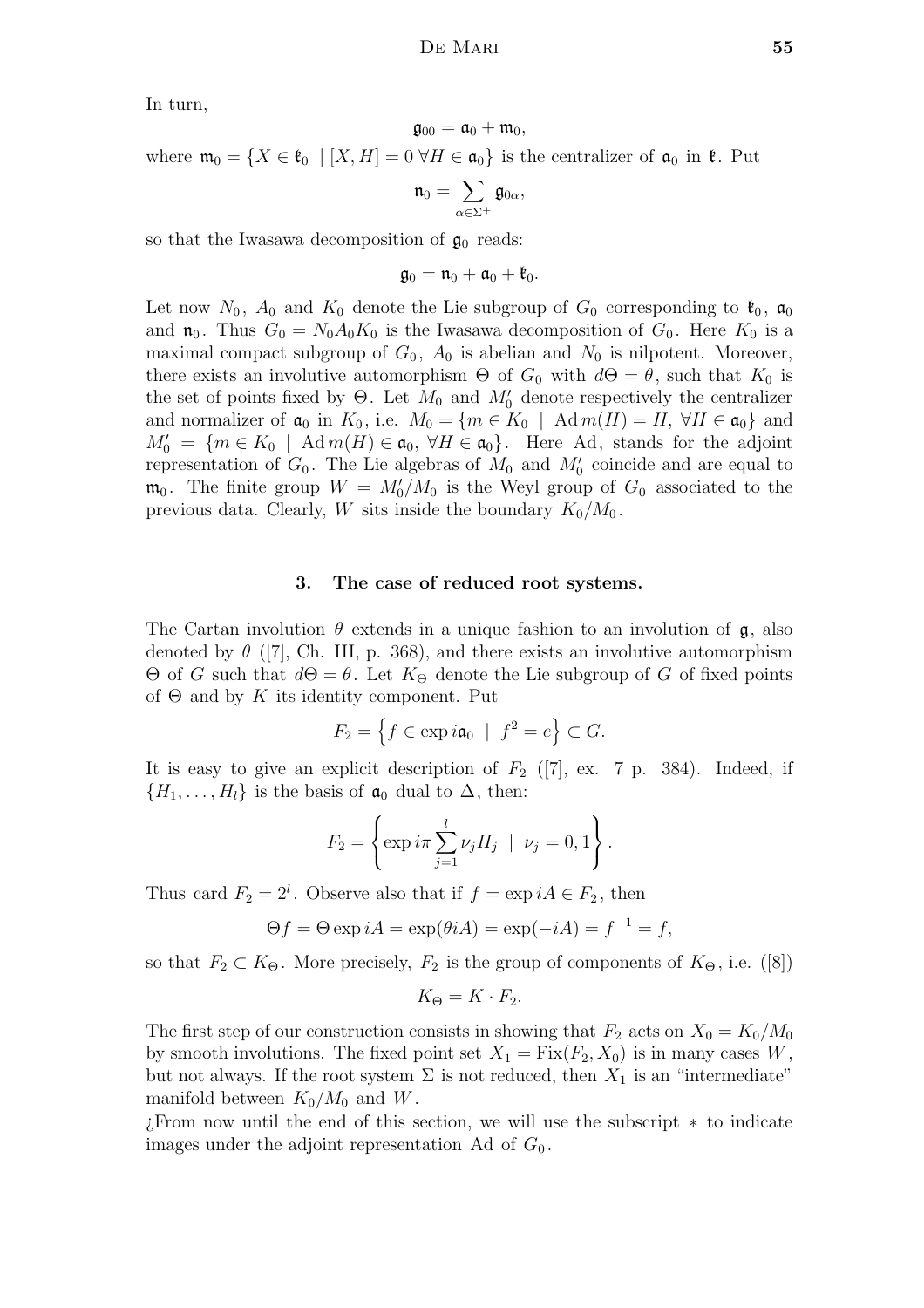**Proposition 3.1.** If  $f \in F_2$ , , then  $fK_*f = K_*$ .

**Proof.** Let  $fK_*f = K_f$ , and let  $\mathfrak{k}_f$  be its Lie algebra in g. It is clear that  $\mathfrak{k}_f = \text{Ad}_G f \mathfrak{k}_0$ . Therefore,  $\mathfrak{k}_f$  is  $\theta$ -invariant. If  $f = \exp iA$ , and  $T_0 \in \mathfrak{k}_0$ , then:

$$
\sigma(\text{Ad}_G f T_0) = \sigma(\text{Ad}_G(\exp iA)T_0)
$$
  
= 
$$
\text{Ad}_G(\exp \sigma(iA))(\sigma T_0)
$$
  
= 
$$
\text{Ad}_G(\exp -iA)T_0
$$
  
= 
$$
\text{Ad}_G f T_0.
$$

Thus  $\text{Ad}_G f T_0 \in \mathfrak{g}_0 \cap \mathfrak{k} = \mathfrak{k}_0$ . This shows  $\mathfrak{k}_f = \mathfrak{k}_0$ , thereby proving the Proposition, since  $K_*$  is the connected subgroup of G corresponding to the Lie subalgebra  $\mathfrak{k}_0$ of g. Ξ

**Proposition 3.2.**  $F_2$  acts on  $K_0/M_0$  by:

$$
f \cdot \langle k \rangle = \langle \operatorname{Ad}^{-1}(f k_* f) \rangle,\tag{1}
$$

 $\langle \cdot \rangle$  denoting the class mod  $M_0$  and Ad the adjoint representation of  $G_0$ . Moreover, as maps, all the f's commute with each other and  $f^2 = id$ .

**Proof.** First of all notice that  $Ad^{-1}e = Z_0$ , the center of  $G_0$ . But  $Z_0$  is contained in  $M_0$ , so that all the elements in  $Ad^{-1}x$  belong to the same  $M_0$  coset. Since  $F_2$  centralizes  $M_*$ , for  $k \in K_0$  and  $m \in M_0$ , we have:

$$
f(km)_*f = f k_* m_* f
$$
  
=  $(f k_* f)(f m_* f)$   
=  $(k')_* m_*$   
=  $(k'm)_*$ ,

where  $k'_{*} = f k_{*} f \in K_{*}$  because of the previous Proposition. Thus:

$$
Ad^{-1}(f(km)_*f) = k'mZ_0
$$

and  $\langle k'mZ_0 \rangle = \langle k' \rangle$  depends only on  $\langle k \rangle$ . The remaining assertions are clear, since  $F_2$  is abelian in  $G$ .

Denote by  $Fix(F_2, X_0)$  the set of points in  $X_0 = K_0/M_0$  which are simultaneously fixed by all  $f \in F_2$ . It is clear that  $Fix(F_2, X_0)$  is a smooth manifold. Indeed, if  $F_2 = \{f_1, \ldots, f_N\}, N = 2^l$ , let  $X_0^1 = \text{Fix}(f_1, X_0)$  and for  $1 \leq j \leq N$  put  $X_0^j = \text{Fix}(f_j, X_0^{j-1}),$  (here  $X_0^0 = X_0$ ). Then  $X_0^1$  is a smooth manifold because it is the image under  $\pi: K_0 \to K_0/M_0$  of  $K_0^1 = \{k \in K_0 \mid k^{-1}f_1kf_1 \in M_0\}.$ Similarly,  $X_0^j$ <sup>3</sup> is a smooth manifold because it is the image under  $\pi: K_0 \to K_0/M_0$ of  $K_0^j = \{k \in K_0^{j-1} \mid k^{-1}f_jkf_j \in M_0\}$ . But  $X_0^N = \text{Fix}(F_2, X_0)$  because all the  $f$ 's commute as maps.

**Theorem 3.3.** If  $\Sigma$  is reduced, then  $Fix(F_2, X_0) = W$ .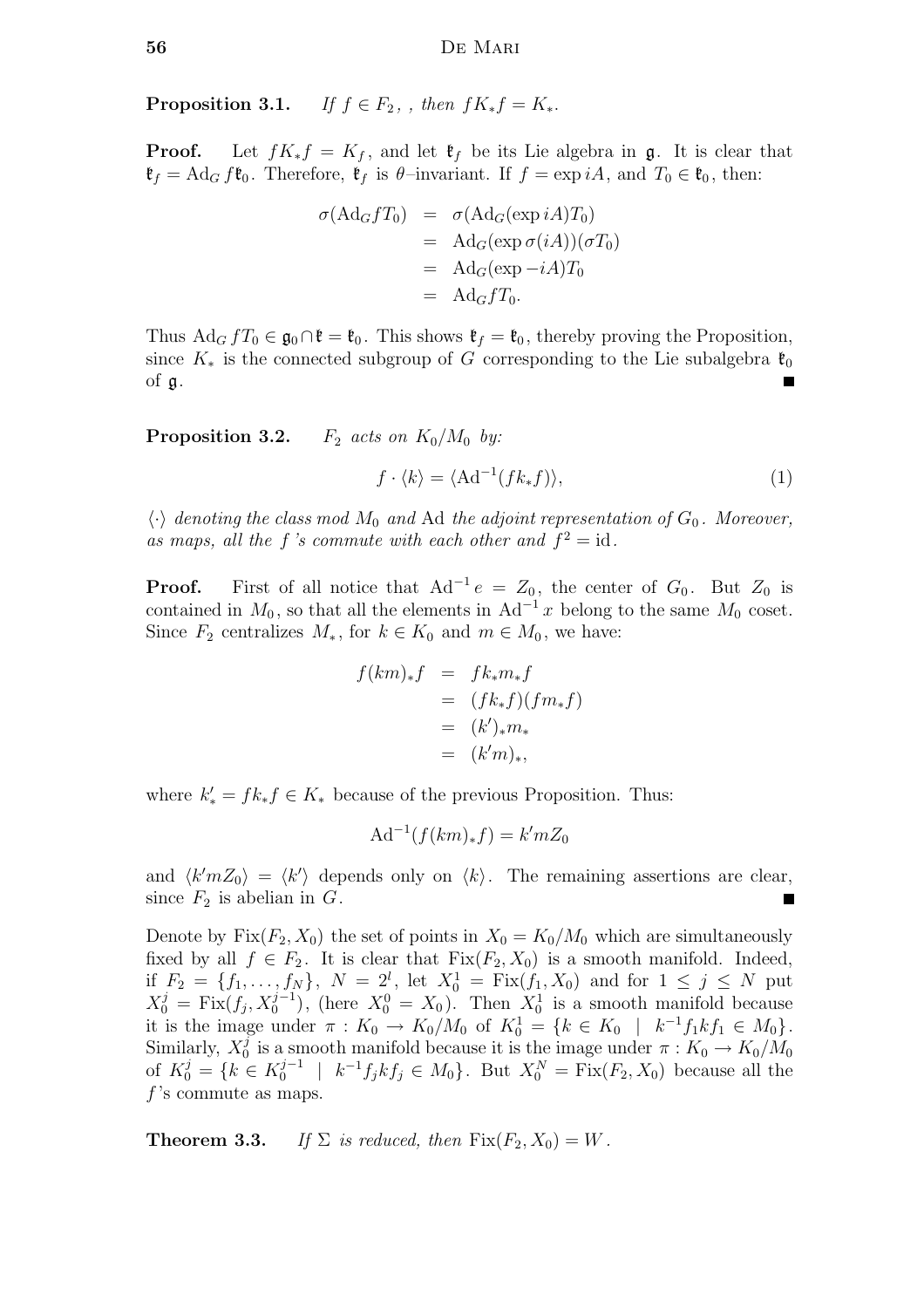**Proof.** Let  $\overline{H} \in \mathfrak{a}_0$  be a regular element, and let  $\langle k \rangle \in \text{Fix}(F_2, X_0)$ . This means that given  $f \in F_2$  there exists  $m \in M_0$  such that:

$$
fk_*f = k_*m_*.
$$

Then  $Y := \text{Ad} k_* \overline{H} = \text{Ad} k \overline{H} \in \mathfrak{p}_0$  depends only on  $\langle k \rangle$  and we may write:

$$
Y = Y_0 + \sum_{\alpha \in \Sigma} Y_{\alpha},
$$

where  $Y_0 \in \mathfrak{m}_0$  and  $Y_\alpha \in \mathfrak{g}_\alpha$ . Since f centralizes  $\mathfrak{a}_0$ ,

$$
\operatorname{Ad} fY = \operatorname{Ad} f k_* f \overline{H} = \operatorname{Ad} k_* m_* \overline{H} = \operatorname{Ad} k_* \overline{H} = Y,
$$

so that Y is fixed by all  $f \in F_2$ . Therefore, if  $f = \exp i A_0$ ,

$$
Y_{\alpha} = (\mathrm{Ad}\exp iA_0 Y)_{\alpha} = (e^{\mathrm{ad}\,iA_0}Y)_{\alpha} = e^{i\alpha(A_0)}Y_{\alpha}.
$$

Fix now  $\alpha$  and write

$$
\alpha = \sum_{\delta \in \Delta} \nu_{\delta}(\alpha) \delta.
$$

If  $\Sigma$  is reduced, there are no roots  $\alpha$  for which  $\nu_{\delta}(\alpha)$  is even for all  $\delta$  ([1]). Thus  $\nu_{\overline{\delta}}(\alpha)$  is odd for at least one simple restricted root  $\delta$ . Select  $A_0 = \pi H_{\overline{\delta}}$ , so that  $\alpha(A_0)$  is an odd multiple of  $\pi$ . It follows that  $Y_\alpha = -Y_\alpha = 0$ . This shows that  $Y = Y_0 \in \mathfrak{a}_0$ , namely that  $k \in M'_0$ . Thus  $\langle k \rangle \in W$  and  $Fix(F_2, X_0) \subset W$ . The reverse inclusion is obvious.

Remarks i) It is clear from the proof of 3.3 that if the root system  $\Sigma$  is not reduced,  $\langle k \rangle \in \text{Fix}(F_2, X_0)$  and  $\overline{H} \in \mathfrak{a}_0$  is a regular element, then  $Y = \text{Ad } k\overline{H} =$  $Y_0 + \sum_{\alpha \in E} Y_\alpha$ , where E is the set of even roots, namely those roots  $\alpha = \sum_{\delta \in \Delta} \nu_{\delta}(\alpha) \delta$ for which  $\nu_{\delta}(\alpha) \in 2\mathbb{Z}$  for all  $\delta \in \Delta$ .

ii) The involutions defined by  $F_2$  have the additional property of preserving Hessenberg manifolds. We recall ([2], [3]) that for a fixed regular element  $\overline{H} \in \mathfrak{a}_0$ , a (real) Hessenberg manifold  $\text{Hess}_{\mathcal{R}}(H)$  is defined for any subset  $\mathcal{R}$  of the set  $\Sigma^$ of negative roots having the following Hessenberg property:

$$
\alpha \in \mathcal{R}, \quad \beta \in \Sigma^+, \quad \alpha + \beta \in \Sigma^- \Longrightarrow \alpha + \beta \in \mathcal{R}.
$$

One then defines the Hessenberg subspaces  $\mathfrak{p}_0(\mathcal{R})$  of  $\mathfrak{p}_0$  by summing vectors of the form  $X_{\alpha} - \theta X_{\alpha}$  with  $\alpha \in \mathcal{R}$ . More precisely, set

$$
\mathfrak{p}_0(\mathcal{R}) = \mathfrak{a}_0 + \sum_{\alpha \in \mathcal{R}} ((\mathfrak{g}_{0,\alpha} + \mathfrak{g}_{0,-\alpha}) \cap \mathfrak{p}_0).
$$

Finally,

$$
\operatorname{Hess}_{\mathcal{R}}(\overline{H}) = \left\{ \langle k \rangle \in K_0/M_0 \mid \operatorname{Ad} k^{-1} \overline{H} \in \mathfrak{p}_0(\mathcal{R}) \right\}.
$$

It is clear that since  $F_2$  centralizes  $a_0$ , it maps  $Hess_{\mathcal{R}}(\overline{H})$  into itself. A similar situation occurs for the action of  $F_4$  which will be presented in Section 5.

We will simplify the notation thinking of all the subgroups of  $G_0$  as subgroups of G under the adjoint representation. In this process, the center becomes trivial. Thus we suppress the subscripts  $*$  and write, for example,  $K_0$  in place of  $K_*$ whenever no confusion arises.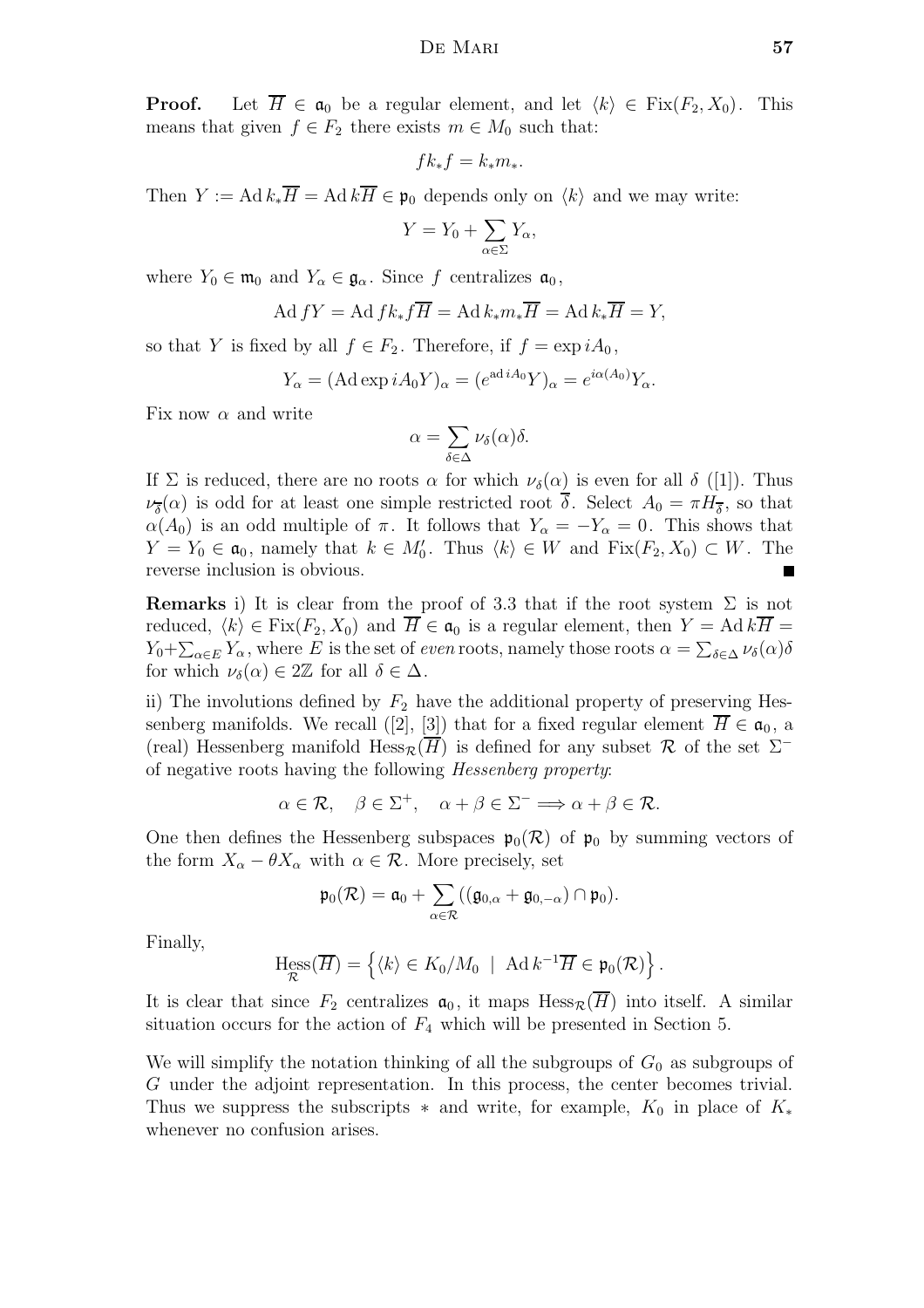#### 4. The Weyl group of  $SU(2,1)$ .

As we will see in the next section, the general case is handled by reducing the problem to an  $SU(2,1)$  computation, via the "Bruhat decomposition" of  $K_0$ . We therefore analyze this group in full detail.

Recall that  $G_0 = SU(2, 1)$  consists of those elements in  $GL(3, \mathbb{C})$  having determinant equal to one and satisfying  $g^*I_{2,1}g = I_{2,1}$ , where

$$
I_{2,1} = \left[ \begin{array}{cc} -I_2 & 0 \\ 0 & 1 \end{array} \right].
$$

The Lie algebra  $\mathfrak{g}_0$  of  $G_0$  is therefore

$$
\mathfrak{su}(2,1) = \{ X \in \mathfrak{gl}(3,\mathbb{C}) \mid X^* I_{2,1} + I_{2,1} X = 0, \text{ tr } X = 0 \}
$$

$$
= \left\{ \begin{bmatrix} A & B \\ B^* & -\text{ tr } A \end{bmatrix} \mid A \in \mathfrak{u}(2), B \in M_{2,1}(\mathbb{C}) \right\},
$$

where evidently  $\mathfrak{u}(2)$  is the Lie algebra of  $2 \times 2$  skew–hermitian matrices. Let  $\theta$ and  $\Theta$  denote the Cartan involutions on  $\mathfrak{g}_0$  and  $G_0$  respectively, so that  $\theta = d\Theta$ . Then:

$$
\theta X = I_{2,1} X I_{2,1}, \qquad \Theta g = I_{2,1} g I_{2,1}.
$$

Consequently,

$$
\mathfrak{k}_0 = \left\{ \begin{bmatrix} A & 0 \\ 0 & -\text{tr } A \end{bmatrix} \middle| A \in \mathfrak{u}(2) \right\},
$$

$$
\mathfrak{p}_0 = \left\{ \begin{bmatrix} 0 & {}^t\zeta \\ \overline{\zeta} & 0 \end{bmatrix} \middle| \zeta \in \mathbb{C}^2 \right\}.
$$

A maximal abelian suspace of  $\mathfrak{p}_0$  is:

$$
\mathfrak{a}_0 = \left\{ tH_0 \mid H_0 = \left[ \begin{array}{ccc} 0 & 0 & 1 \\ 0 & 0 & 0 \\ 1 & 0 & 0 \end{array} \right], t \in \mathbb{R} \right\}.
$$

Next, a maximal compact subgroup of  $G_0$  corresponding to  $\mathfrak{k}_0$  is:

$$
K_0 = S(U_2 \times U_1) = \left\{ \begin{bmatrix} A & 0 \\ 0 & e^{it} \end{bmatrix} \middle| A \in U(2), \text{ det } A = e^{-it}, t \in \mathbb{R} \right\}.
$$

The centralizer  $M_0$  of  $a_0$  in  $K_0$  is

$$
M_0 = \left\{ \begin{bmatrix} e^{is} & 0 & 0 \\ 0 & e^{-2is} & 0 \\ 0 & 0 & e^{is} \end{bmatrix} \; | \; s \in \mathbb{R} \right\},\
$$

whereas the normalizer  $M'_0$  of  $\mathfrak{a}_0$  in  $K_0$  is

$$
M'_{0} = \left\{ \begin{bmatrix} \varepsilon e^{is} & 0 & 0 \\ 0 & \varepsilon e^{-2is} & 0 \\ 0 & 0 & e^{is} \end{bmatrix} \middle| s \in \mathbb{R}, \ \varepsilon = \pm 1 \right\}.
$$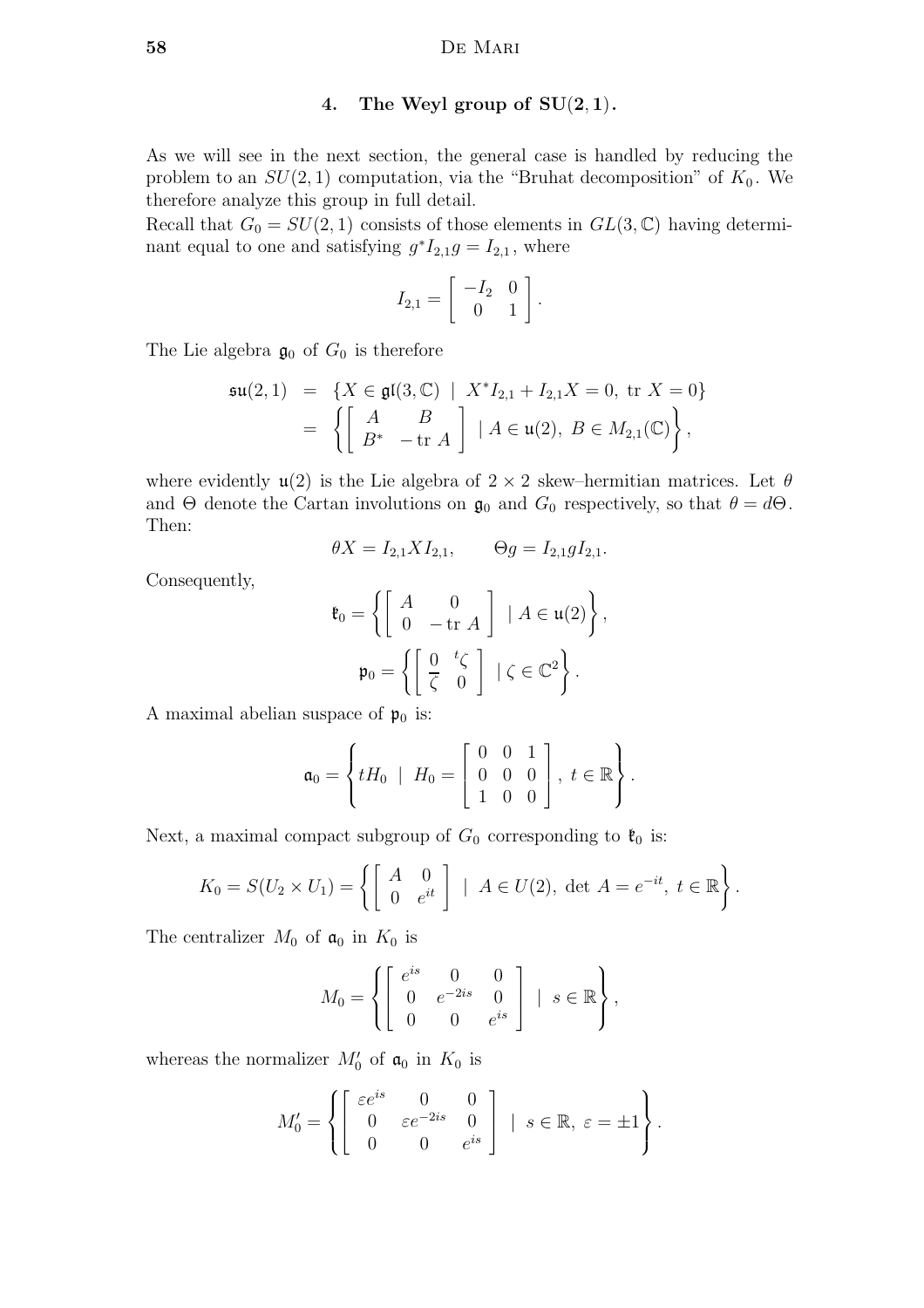It follows that the Weyl group  $W = M_0'/M_0$  is (isomorphic to) the two-element group.

The root–space structure of  $SU(2, 1)$  is easily written. Indeed,  $\mathfrak{g}_{00} = \mathfrak{a}_0 + \mathfrak{m}_0$  with

$$
\mathfrak{m}_0 = \left\{ tT_0 \mid T_0 = \left[ \begin{array}{ccc} i & 0 & 0 \\ 0 & -2i & 0 \\ 0 & 0 & i \end{array} \right], t \in \mathbb{R} \right\},\
$$

and if  $\alpha : \mathfrak{a}_0 \to \mathbb{R}$  is the linear functional defined by  $tH_0 \mapsto t$ , then:

$$
\mathfrak{g}_{0,\alpha} = \left\{ \begin{bmatrix} 0 & z & 0 \\ -\overline{z} & 0 & \overline{z} \\ 0 & z & 0 \end{bmatrix}, z \in \mathbb{C} \right\}, \quad \mathfrak{g}_{0,-\alpha} = \left\{ \begin{bmatrix} 0 & z & 0 \\ -\overline{z} & 0 & -\overline{z} \\ 0 & -z & 0 \end{bmatrix}, z \in \mathbb{C} \right\},\
$$

$$
\mathfrak{g}_{0,2\alpha} = \left\{ \begin{bmatrix} it & 0 & -it \\ 0 & 0 & 0 \\ it & 0 & -it \end{bmatrix}, t \in \mathbb{R} \right\}, \quad \mathfrak{g}_{0,-2\alpha} = \left\{ \begin{bmatrix} it & 0 & it \\ 0 & 0 & 0 \\ -it & 0 & -it \end{bmatrix}, t \in \mathbb{R} \right\}.
$$

Taking exponentials in  $GL(3,\mathbb{C})$ , we have

$$
\exp i\mathfrak{a}_0 = \left\{ \left[ \begin{array}{rrr} \cos t & 0 & i \sin t \\ 0 & 1 & 0 \\ i \sin t & 0 & \cos t \end{array} \right] \mid t \in \mathbb{R} \right\},\
$$

so that

$$
F_2 = \left\{ f \in \exp i\mathfrak{a}_0 \mid f^2 = 1 \right\} = \left\{ \begin{bmatrix} \varepsilon & 0 & 0 \\ 0 & 1 & 0 \\ 0 & 0 & \varepsilon \end{bmatrix} \mid \varepsilon = \pm 1 \right\}.
$$

Observe that:

$$
\exp i\pi H_0 = \left[ \begin{array}{rrr} -1 & 0 & 0 \\ 0 & 1 & 0 \\ 0 & 0 & -1 \end{array} \right].
$$

We will also need the following set of elements of order 4 in  $\exp i\mathfrak{a}_0$ :  $F_4 =$  $\{f \in \exp i\mathfrak{a}_0 \mid f^2 = \exp i\pi H_0\}.$  Clearly:

$$
F_4 = \left\{ \begin{bmatrix} 0 & 0 & i\varepsilon \\ 0 & 1 & 0 \\ i\varepsilon & 0 & 0 \end{bmatrix} \mid \varepsilon = \pm 1 \right\}.
$$

Next we analyze  $X_1 := \text{Fix}(F_2, K_0/M_0)$ . To this end, let  $\langle k \rangle \in X_1$ . If  $k = \lceil \begin{array}{cc} 1 & 0 \end{array} \rceil$  $A \quad 0$  $\begin{bmatrix} A & 0 \\ 0 & e^{it} \end{bmatrix}$  with  $A =$  $\begin{bmatrix} a & b \end{bmatrix}$ c d 1  $\in U(2)$ , and  $f = f_{\varepsilon} \in F_2$ , then there exists  $m = m_s(\varepsilon) \in M_0$  such that  $fkf = km$ . Since

$$
fkf = \begin{bmatrix} a & \varepsilon b & 0 \\ \varepsilon c & d & 0 \\ 0 & 0 & e^{it} \end{bmatrix}, \text{ and } km = \begin{bmatrix} ae^{is} & be^{-2is} & 0 \\ ce^{is} & de^{-2is} & 0 \\ 0 & 0 & e^{it}e^{is} \end{bmatrix},
$$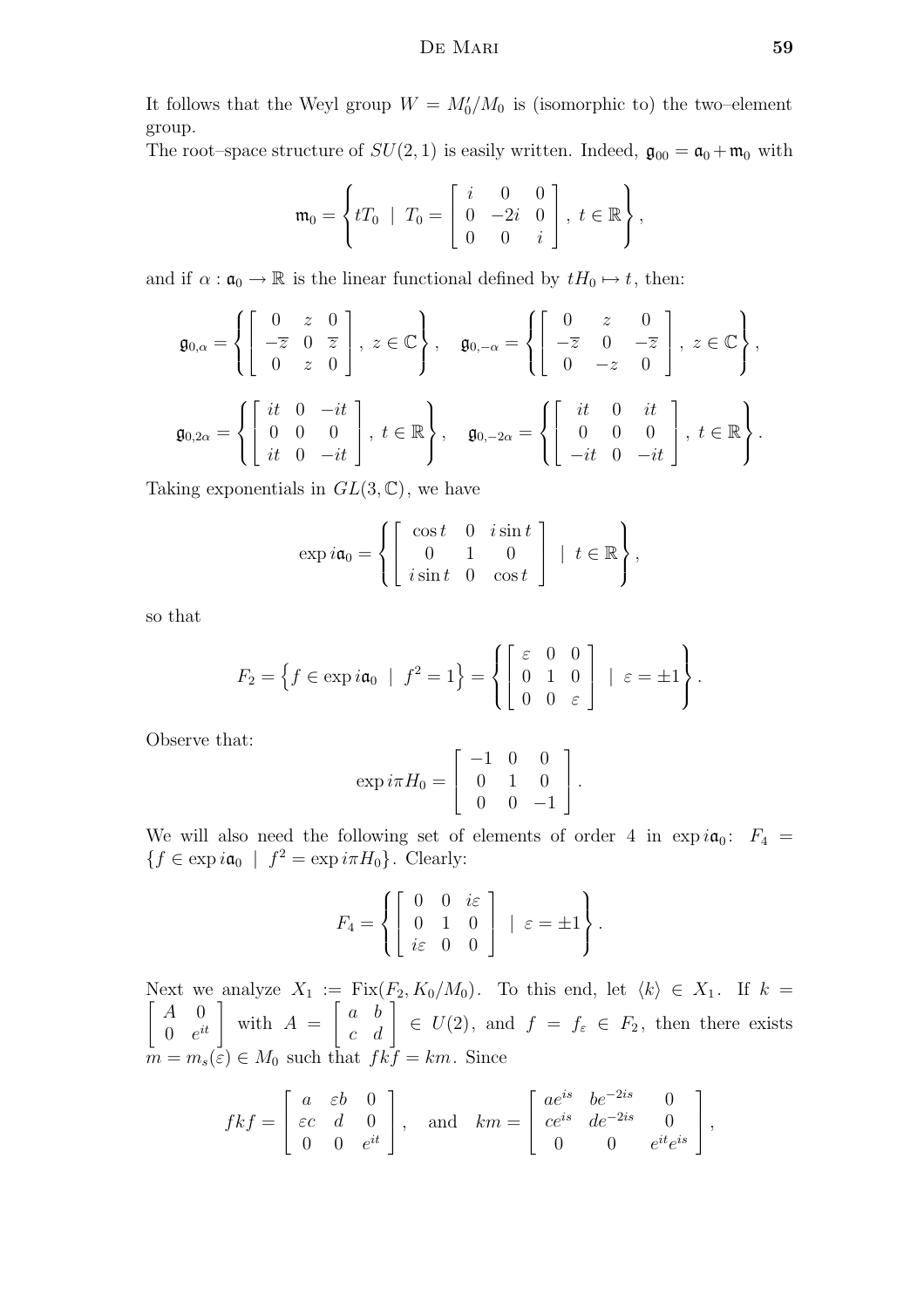we immediately obtain  $e^{is} = 1$ , i.e.  $m_s(\varepsilon) = id = e$  independently of  $\varepsilon$ . Choosing  $\varepsilon = -1$ , we see that A must be diagonal, i.e.,

$$
k = \begin{bmatrix} e^{iu} & 0 & 0 \\ 0 & e^{iv} & 0 \\ 0 & 0 & e^{it} \end{bmatrix} \qquad u + v + t \in 2\pi\mathbb{Z}.
$$

We stress that we have proved that if  $\langle k \rangle \in X_1$ , then  $fkf = k$  for all  $f \in F_2$ , a very special situation which will be used in the proof of 5.6. Nonetheless,  $X_1 \neq W$ . In order to obtain  $W$  as the fixed point set of (smooth) involutions, we need to consider the action of  $F_4$  on  $Fix(F_2, K_0/M_0)$ . This fact illustrates a general situation. Observe that if  $\langle k \rangle \in X_1$  and  $f \in F_4$ , then:

$$
fkf^{-1} = \begin{bmatrix} 0 & 0 & i\varepsilon \\ 0 & 1 & 0 \\ i\varepsilon & 0 & 0 \end{bmatrix} \begin{bmatrix} e^{iu} & 0 & 0 \\ 0 & e^{iv} & 0 \\ 0 & 0 & e^{it} \end{bmatrix} \begin{bmatrix} 0 & 0 & -i\varepsilon \\ 0 & 1 & 0 \\ -i\varepsilon & 0 & 0 \end{bmatrix} = \begin{bmatrix} e^{it} & 0 & 0 \\ 0 & e^{iv} & 0 \\ 0 & 0 & e^{iu} \end{bmatrix},
$$

so that  $F_4$  sends fixed points into fixed points. Now, the requirement that  $\langle k \rangle \in$ Fix( $F_4, X_1$ ) is equivalent to asking that, given  $\varepsilon$ , there exists  $m \in M_0$  such that  $fkf^{-1} = km.$  Since

$$
km = \begin{bmatrix} e^{i(u+s)} & 0 & 0 \\ 0 & e^{i(v-2s)} & 0 \\ 0 & 0 & e^{i(t+s)} \end{bmatrix},
$$

we obtain the system

$$
\left\{\begin{array}{l} u+s=t+2n_1\pi\\ v-2s=v+2n_2\pi\\ t+s=u+2n_3\pi\end{array}\right.
$$

for some integers  $n_1$ ,  $n_2$  and  $n_3$ , that is:

$$
s = n\pi, \qquad u = t + n'\pi,
$$

for some integers n and  $n'$ . If n is odd, then  $m =$  $\sqrt{ }$  $\overline{\phantom{a}}$ −1 0 0 0 1 0  $0 \t 0 \t -1$ 1  $\Big\},$  and  $fkf = km$ 

implies  $e^{it} = -e^{iu}$ , whence  $v = (2n'' + 1)\pi - 2u$ , and so:

$$
k = \begin{bmatrix} -e^{it} & 0 & 0 \\ 0 & -e^{-2it} & 0 \\ 0 & 0 & e^{it} \end{bmatrix} \in M'_0.
$$

Finally, if *n* is even, then  $m = id$  and  $fkf = km$  forces  $e^{it} = e^{iu}$ , whence  $e^{iv} = -e^{-2it}$ , i.e.

$$
k = \begin{bmatrix} e^{it} & 0 & 0 \\ 0 & e^{-2it} & 0 \\ 0 & 0 & e^{it} \end{bmatrix} \in M_0 \subset M'_0.
$$

This shows that  $Fix(F_4, X_1) = W$ .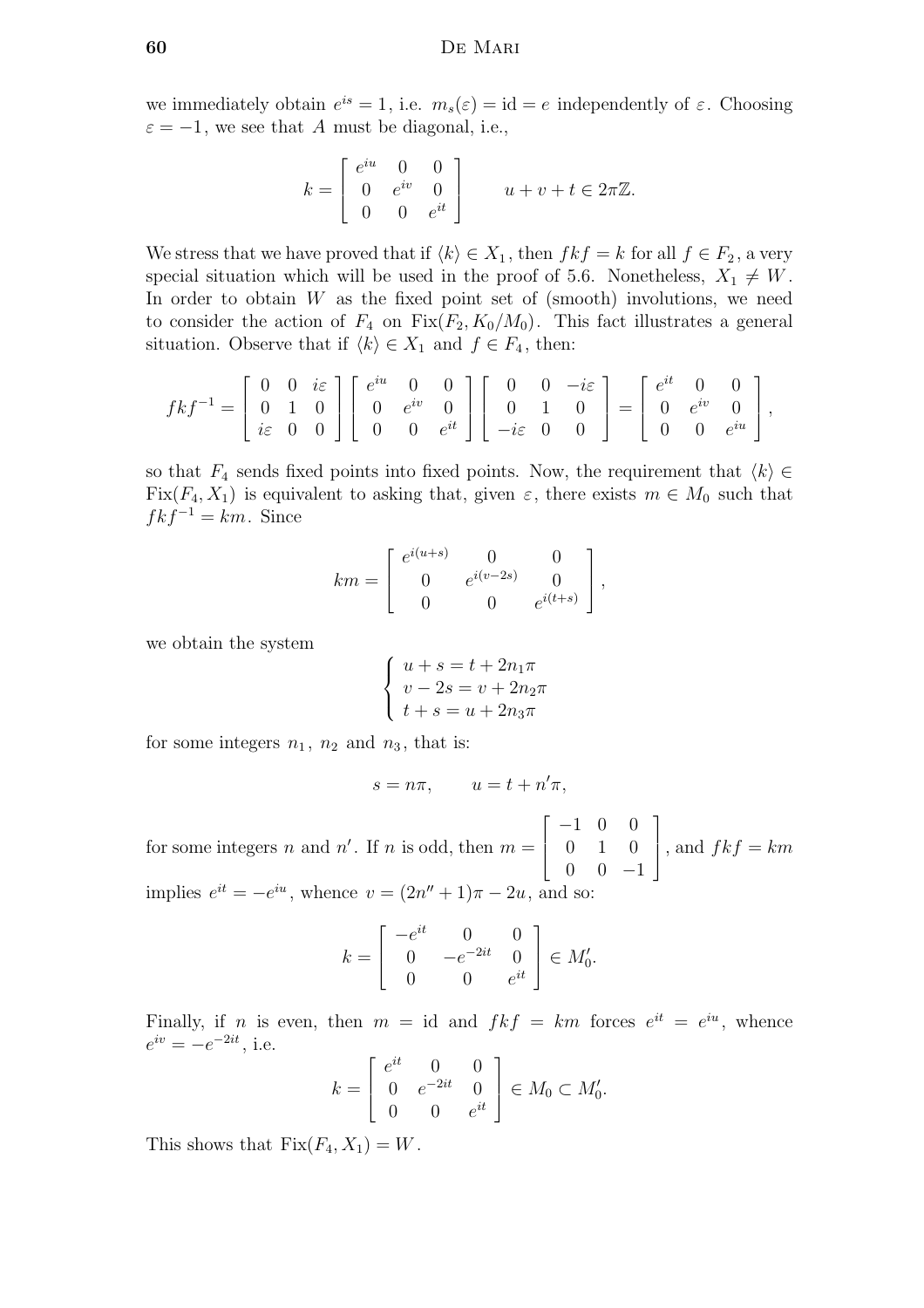For the reader's convenience, we conclude this section by briefly recalling the general structure of a root system of type  $(BC)_l$  because it will be used in Section 5. The root system associated to  $SU(2,1)$  is of course of type  $(BC)_1$ . Let  $e_i$ denote the  $j<sup>th</sup>$  standard basis element in  $\mathbb{R}^l$ . The rank l root system of type  $(BC)_l$  is (isomorphic to):

$$
(BC)_l = \{ \pm e_i \pm e_j, \ 1 \le i < j \le l, \ \pm e_j, \ 1 \le j \le l, \ \pm 2e_j, \ 1 \le j \le l \}.
$$

Slightly modifying the standard notation ([6], Theorem 3.25, Ch. X, p. 475), a basis  $\Delta = \{\delta_0, \delta_1, \ldots, \delta_{l-1}\}\$  of simple roots is given by:

$$
\delta_0 = e_l, \qquad \delta_j = e_j - e_{j+1}, \quad 1 \le j \le l-1.
$$

Finally we list the expression of the positive roots in terms of the basis elements; here  $1 \leq i < j \leq l$ , and if  $j = l$  the sum  $\delta_j + \ldots + \delta_{l-1}$  is zero:

$$
e_i - e_j = \delta_i + \dots + \delta_{j-1};
$$
  
\n
$$
e_j = \delta_0 + (\delta_j + \dots + \delta_{l-1});
$$
  
\n
$$
2e_j = 2\delta_0 + 2(\delta_j + \dots + \delta_{l-1});
$$
  
\n
$$
e_i + e_j = (\delta_i + \dots + \delta_{j-1}) + 2\delta_0 + 2(\delta_j + \dots + \delta_{l-1}).
$$

Using the terminology introduced in the first remark following Theorem 3, the only even roots in  $(BC)_l$  are  $2e_j$ , for  $j = 1, \ldots, l$ .

#### 5. Bruhat decomposition and  $SU(2,1)$  reduction. The general case.

We recall that if  $B_0 = N_0 A_0 M_0$ , then the Bruhat decomposition of  $G_0$  is the disjoint union:

$$
G_0 = \coprod_{w \in W} B_0 w B_0.
$$

A better parametrization of the double cosets  $B_0wB_0$  may be achieved as follows (see [5]). For  $w \in W$ , let  $\Sigma_w^+ = {\alpha \in \Sigma^+ \mid -w\alpha \in \Sigma^+}$ , and set

$$
\overline{\mathfrak{n}}_w = \sum_{\alpha \in \Sigma_w^+} \mathfrak{g}_{w\alpha}, \quad N_w^- = \exp \overline{\mathfrak{n}}_w.
$$

Then the Bruhat decomposition may be rewritten as

$$
G_0 = \coprod_{w \in W} (N_0 A_0) N_w^- w M_0,
$$

giving rise to a "Bruhat decomposition" of  $K_0$ :

$$
K_0 = \coprod_{w \in W} k(N_w^-) w M_0,
$$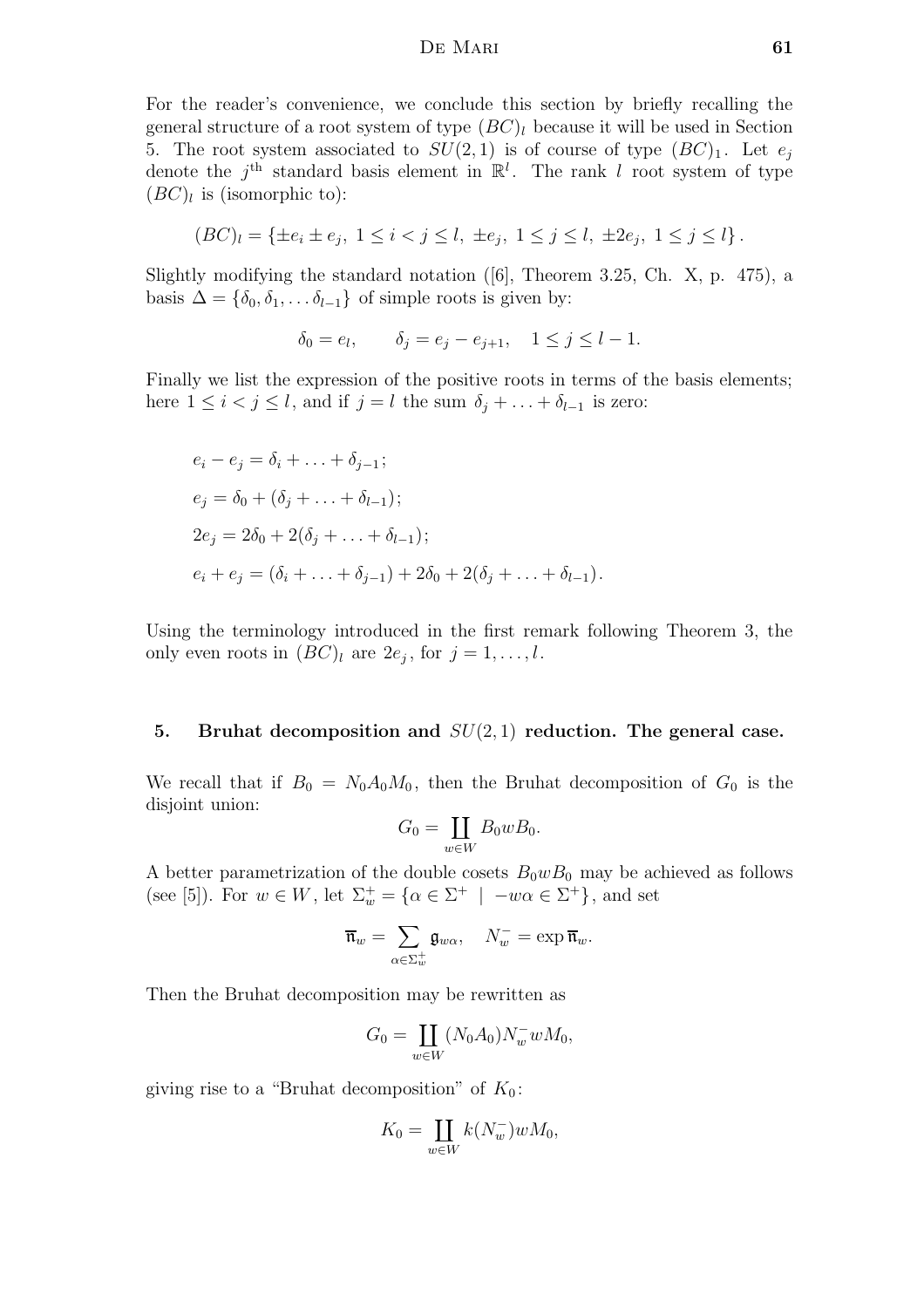where  $k(\cdot)$  refers to the  $K_0$ -coordinate function in the Iwasawa decomposition  $G_0 = N_0 A_0 K_0$ . When we write  $k = k(\overline{n}) w m$ , we think of w as a fixed representative in  $M'_0$ .

We will write  $\mathcal{B}(w) = B_0 w B_0 = (N_0 A_0) N_w^- w M_0$  and  $\mathcal{C}(w) = k(N_w^-) w M_0$ , and refer to  $\mathcal{B}(w)$  and  $\mathcal{C}(w)$  as the Bruhat cells of  $G_0$  and  $K_0$ , respectively. Observe that:

$$
\mathcal{C}=k(\mathcal{B}).
$$

Next, we recall ([1]) a few crucial properties enjoied by the cells  $\mathcal{B}(w)$ , and show that they hold for the cells  $\mathcal{C}(w)$  as well.

Let S be a set of generators of W, with  $e \notin S$ . Let  $s \in S$  and  $w \in W$ , then

$$
\mathcal{B}(s)\mathcal{B}(w) = \begin{cases} \mathcal{B}(sw) & \text{if } \mathcal{B}(w) \not\subset \mathcal{B}(s)\mathcal{B}(w) \\ \mathcal{B}(w) \cup \mathcal{B}(sw) & \text{if } \mathcal{B}(w) \subset \mathcal{B}(s)\mathcal{B}(w) \end{cases}
$$
(2)

Let  $w = s_1 \cdot \ldots \cdot s_p$  be a reduced expression in terms of generators, and let  $v \in W$ ; then

$$
\mathcal{B}(s_1 \cdot \ldots \cdot s_p) \mathcal{B}(v) \subset \coprod_{1 \le i_1 \le \ldots \le i_t \le p} \mathcal{B}(s_{i_1} \cdot \ldots \cdot s_{i_t} v), \tag{3}
$$

where  $(i_1, \ldots, i_t)$  ranges over all – possibly empty – t-uples of increasing integers in the interval  $[1, p]$ . Finally, let  $l_S(\cdot)$  denote the length function on W with respect to the set S of generators of W. Let  $w_1, \ldots, w_p \in W$  and suppose that  $l_S(w) = l_S(w_1) + \ldots + l_S(w_p)$ , then  $\mathcal{B}(w) = \mathcal{B}(w_1) \cdot \ldots \cdot \mathcal{B}(w_p)$ . In particular, if  $w = s_1 \cdot \ldots \cdot s_p$  is a reduced expression of w in terms of generators, then:

 $\mathcal{B}(w) = \mathcal{B}(s_1) \cdot \ldots \cdot \mathcal{B}(s_n).$  (4)

Our first concern will be to show that 2, 3 and 4 hold for  $\mathcal{C}(w)$  as well.

**Lemma 5.1.** Let  $u, w \in W$ . Then  $k(\mathcal{B}(u)) \cdot k(\mathcal{B}(w)) = k(\mathcal{B}(u) \cdot \mathcal{B}(w))$ .

**Proof.** Let  $x \in \mathcal{B}(u)$  and  $y \in \mathcal{B}(w)$ . Write  $x = b_1ub_2$ ,  $b_i \in B_0$ , and  $y = na \cdot k(y)$ . Then  $xy = b_1ub_2na \cdot k(y) = (b_1ub_2') \cdot k(y)$ . Since  $b_1ub_2' \in \mathcal{B}(u)$ ,  $b_1 u b_2' = n' a' k'$  with  $k' \in k(\mathcal{B}(u))$ . Thus  $xy = n' a' k' \cdot k(y)$ , so that  $k(xy) =$  $k' \cdot k(y) \in k(\mathcal{B}(u)) \cdot k(\mathcal{B}(w))$ , thereby showing  $k(\mathcal{B}(u) \cdot \mathcal{B}(w)) \subset k(\mathcal{B}(u)) \cdot k(\mathcal{B}(w))$ . On the other hand,  $k(\mathcal{B}(u)) \cdot k(\mathcal{B}(w)) = k(\mathcal{B}(u) \cdot k(\mathcal{B}(w))) \subset k(\mathcal{B}(u) \cdot \mathcal{B}(w))$ , and the lemma is proved.

**Lemma 5.2.**  $k(\mathcal{B}) \subset \mathcal{B}$  and  $N_0A_0 \cdot k(\mathcal{B}) = \mathcal{B}$ .

**Proof.** As for the first statement, let  $nak \in \mathcal{B} = B_0 w B_0$  and put  $b = (na)^{-1} \in \mathcal{B}$  $N_0A_0M_0 = B_0$ . Then  $k = b(nak) \in B_0\mathcal{B} = \mathcal{B}$ . As for the second,  $N_0A_0 \cdot k(\mathcal{B}) \subset$  $B_0 \cdot k(\mathcal{B}) \subset B_0 \mathcal{B} = \mathcal{B}$ , and  $\mathcal{B} \subset n(\mathcal{B}) \cdot a(\mathcal{B}) \cdot k(\mathcal{B}) \subset N_0 A_0 \cdot k(\mathcal{B})$ .

**Corollary 5.3.** Formulae (2), (3) and (4) hold for the Bruhat cells in  $K_0$ .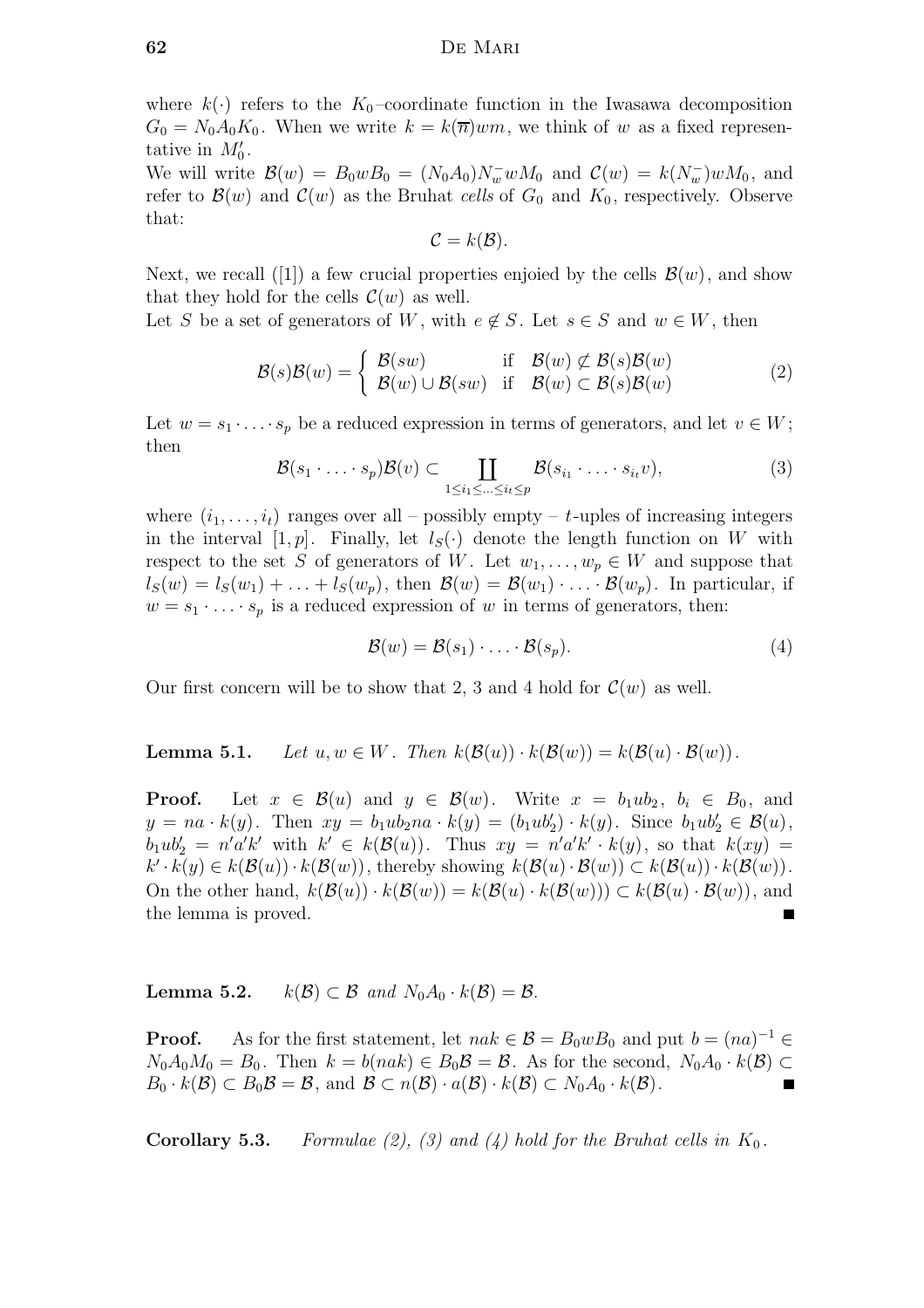**Proof.** Suppose  $\mathcal{C}(w) \subset \mathcal{C}(s)\mathcal{C}(w)$ , i.e.  $k(\mathcal{B}(w)) \subset k(\mathcal{B}(s))k(\mathcal{B}(w))$ . Then  $N_0A_0 \cdot k(\mathcal{B}(w)) \subset N_0A_0 \cdot k(\mathcal{B}(s))N_0A_0 \cdot k(\mathcal{B}(w))$ , that is, by Lemma 5,  $\mathcal{B}(w)$  $\mathcal{B}(s)\mathcal{B}(w)$ . Thus (2) gives  $\mathcal{B}(s)\mathcal{B}(w) = \mathcal{B}(w) \cup \mathcal{B}(sw)$ , so that, applying Lemma 4 and observing that  $k(A \cup B) = k(A) \cup k(B)$ , we obtain  $C(s)\mathcal{C}(w) = C(w) \cup C(sw)$ . If instead  $\mathcal{C}(w) \not\subset \mathcal{C}(s)\mathcal{C}(w)$ , then necessarily  $\mathcal{B}(w) \not\subset \mathcal{B}(s)\mathcal{B}(w)$ , otherwise taking  $k(.)$  and applying Lemma 5.1 we would obtain the inclusion which negates our assumption. But then, by (2),  $\mathcal{B}(s)\mathcal{B}(w) = \mathcal{B}(sw)$ , which yields  $\mathcal{C}(s)\mathcal{C}(w) =$  $\mathcal{C}(sw)$ . This proves that 2 holds for the cells in  $K_0$ . As for 3 and 4, simply apply Lemma 5.1 Lemma 5.1.

Next we analyze the action of  $F_2$  on the Bruhat cells  $\mathcal{C}(w)$ . We simply write  $fkf$ in place of (1), and keep in mind the convention established at the end of Section 2.

**Lemma 5.4.** F<sub>2</sub> leaves each Bruhat cell  $\mathcal{C}(w)$  invariant. In particular, if  $f \in F_2$  and  $k = k(\overline{n}_w)$ w $m \in \mathcal{C}(w)$ :

$$
fkf = k(f\overline{n}_w f)w^fm,
$$

where  $f\overline{n}_w f \in N_w^-$ ,  $w^f = w \cdot m(f, w) \in M'_0$ , and  $m(f, w) \in M_0$ .

**Proof.** Let  $\overline{n}_w = nau$  be the Iwasawa decomposition of  $\overline{n}_w$ , so that  $u = k(\overline{n}_w)$ . Then  $f\overline{n}_w f = (f\not\!\!\!\!f)(f\not\!\!\!\!f)(f\not\!\!\!f) = n'a(fuf)$ , where clearly

$$
fnf = \exp \sum_{\alpha \in \Sigma^{+}} \text{Ad } fX_{\alpha} = \sum_{\alpha \in \Sigma^{+}} e^{i\pi \alpha(A)} X_{\alpha} \in N_{0}.
$$

Therefore  $k(f\overline{n}_w f) = f k(\overline{n}_w)f$ . Moreover, if  $f = \exp i\pi A$ , and  $\overline{n}_w = \exp \sum_{\alpha \in \Sigma_w^+} X_{w\alpha}$ , then

$$
f\overline{n}_w f = \exp \sum_{\alpha \in \Sigma_w^+} \text{Ad} f X_{w\alpha} = \exp \sum_{\alpha \in \Sigma_w^+} e^{i\pi w \alpha(A)} X_{\alpha} \in N_w^-.
$$

so that  $f\overline{n}_w f \in N_w^-$ . Next, it is clear that since f centralizes  $M_0$ ,  $w^f = f w f$ normalizes  $a_0$ :

$$
Ad\,w^f A = Ad\,f w f A = Ad\,f w A = Ad\,w A \in \mathfrak{a}_0,
$$

which also shows that  $w^f \in M'_0$  coincides with w modulo  $M_0$ , i.e.  $w^f = w m(f, w)$ . The result follows, since  $fkf = (fk(\overline{n}_w)f)(fwf)(fmf)$  and  $fmf = m$ .

Let now  $S = \{s_1, \ldots, s_l\}$  be the set of generators of W consisting of all the reflections associated with the simple roots  $\Delta = {\delta_1, \ldots, \delta_l}$ . Recall that  $\{H_1, \ldots, H_l\}$ is the dual basis of  $\Delta$ . Thus to each  $s \in S$  there corresponds a unique H of the basis, and viceversa.

**Lemma 5.5.** Let  $s \neq s_0$ , with  $s, s_0 \in S$ . Let  $f_0 = \exp i\pi H_0 \in F_2$ , where  $H_0$ is the element corresponding to  $s_0$ . Then  $f_0$  leaves  $\mathcal{C}(s)$  pointwise fixed.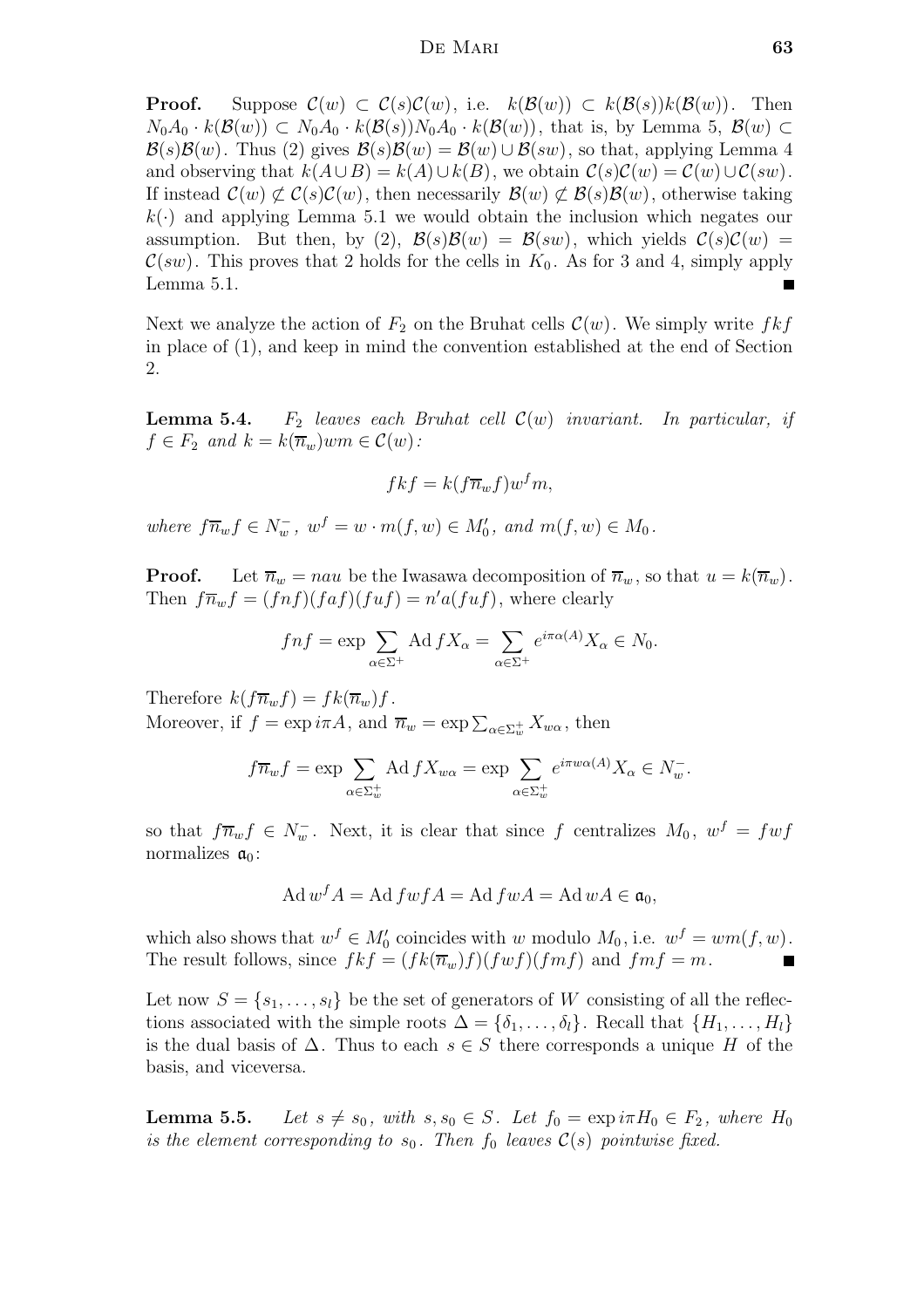**Proof.** Let  $k \in \mathcal{C}(s)$ . Thanks to Lemma (5.4), if  $k = k(\overline{n}_s)sm$ , then  $f_0kf_0 =$  $k(f_0\overline{n}_s f_0)s^{f_0}m$ . Now,  $\Sigma_s^+$  consists of the integral multiples of  $\delta$  in  $\Sigma^+$ . Indeed, s permutes the positive roots which are not multiples of  $\delta$ , and sends  $\delta$  (resp. 2 $\delta$ ) to  $-\delta$  (resp.  $-2\delta$ ). It follows that  $\overline{n}_s = \exp(X_{-\delta} + X_{-2\delta})$ , where we agree that  $X_{-2\delta} = 0$  if  $2\delta$  is not a root. Therefore:

$$
f_0\overline{n}_s f_0 = f_0 \exp(X_{-\delta} + X_{-2\delta}) f_0
$$
  
\n
$$
= \exp \mathrm{Ad} f_0(X_{-\delta} + X_{-2\delta})
$$
  
\n
$$
= \exp \mathrm{Ad}(\exp i\pi H_0)(X_{-\delta} + X_{-2\delta})
$$
  
\n
$$
= \exp e^{\mathrm{ad} i\pi H_0}(X_{-\delta} + X_{-2\delta})
$$
  
\n
$$
= \exp(e^{-i\pi\delta(H_0)}X_{-\delta} + e^{-i\pi 2\delta(H_0)}X_{-2\delta})
$$
  
\n
$$
= \exp(X_{-\delta} + X_{-2\delta}).
$$
  
\n
$$
= \overline{n}_s
$$

Moreover, Ad  $sH_0 = \sum_{j=1}^l \nu_j H_j$  for some coefficients  $\nu_1, \ldots, \nu_l$ . But if  $\delta$  corresponds to s, from the fact that  $\delta(H_0) = 0$  it follows:

$$
\nu_j = \delta_j(\text{Ad} s H_0) = s \cdot \delta_j(H_0) = (\delta_j - c_{\delta_j, \delta}) H_0 = \delta_j(H_0),
$$

namely Ad  $sH_0 = H_0$ . Thus

$$
s f_0 s = \exp i\pi (\operatorname{Ad} s H_0) = \exp i\pi H_0 = f_0,
$$

that is  $s^{f_0} = s$ .

Let now  $\Sigma = \bigcup_j \Sigma^j$  be the decomposition of  $\Sigma$  into irreducible root systems, and assume  $\Sigma$  non–reduced. Then at least one of the  $\Sigma^j$  is non–reduced, hence of type  $(BC)_l$  ([6], Theorem 3.25, Ch. X, p. 475). Let  $\Sigma_0 = \bigcup_j \Sigma_j^j$  denote the collection of all such subsystems, let  $\delta_0^j$  be the only simple root in  $\Sigma_0^j$  $\delta_0^j$  such that  $2\delta_0^j$  $\frac{3}{0}$  is a root, and let  $H_0^j$  be associated with  $\delta_0^j$  $0<sub>0</sub>$ . These data enable us to select special elements in  $F_2$ , namely

$$
f_0^j = \exp i\pi H_0^j.
$$

Denote by  $F_2^0$  the set of all such elements and define a new set of elements of order 4 :

 $F_4 = \left\{ f \in \exp i\mathfrak{a}_0 \: \mid \: f^2 \in F_2^0 \right\}$  $\bigg\}$ .

For simplicity, we may assume that  $\Sigma_0$  consists of a single system, so that  $F_2^0$ reduces to  $\{f_0\}$ . All the results that follow hold in full generality, but in order to avoid cumbersome notation, they will be stated and proved under this simplifying assumption. The necessary modifications are obvious.

**Lemma 5.6.** Let  $k \in \mathcal{C}(s_0)$  be such that  $f_0 k f_0 = km$  for some  $m \in M_0$ . Then  $m = e.$ 

**Proof.** Let  $k = k(\overline{n}_0)s_0\mu$ . Then  $\overline{n}_0 = \exp(X_0^1 + X_0^2)$ , with  $X_0^1$  (resp.  $X_0^2$ ) in the root space corresponding to  $-\delta_0$  (resp.  $-2\delta_0$ ). Select now two non-zero vectors in these spaces, coinciding with  $X_0^1$  and  $X_0^2$  if neither one vanishes, and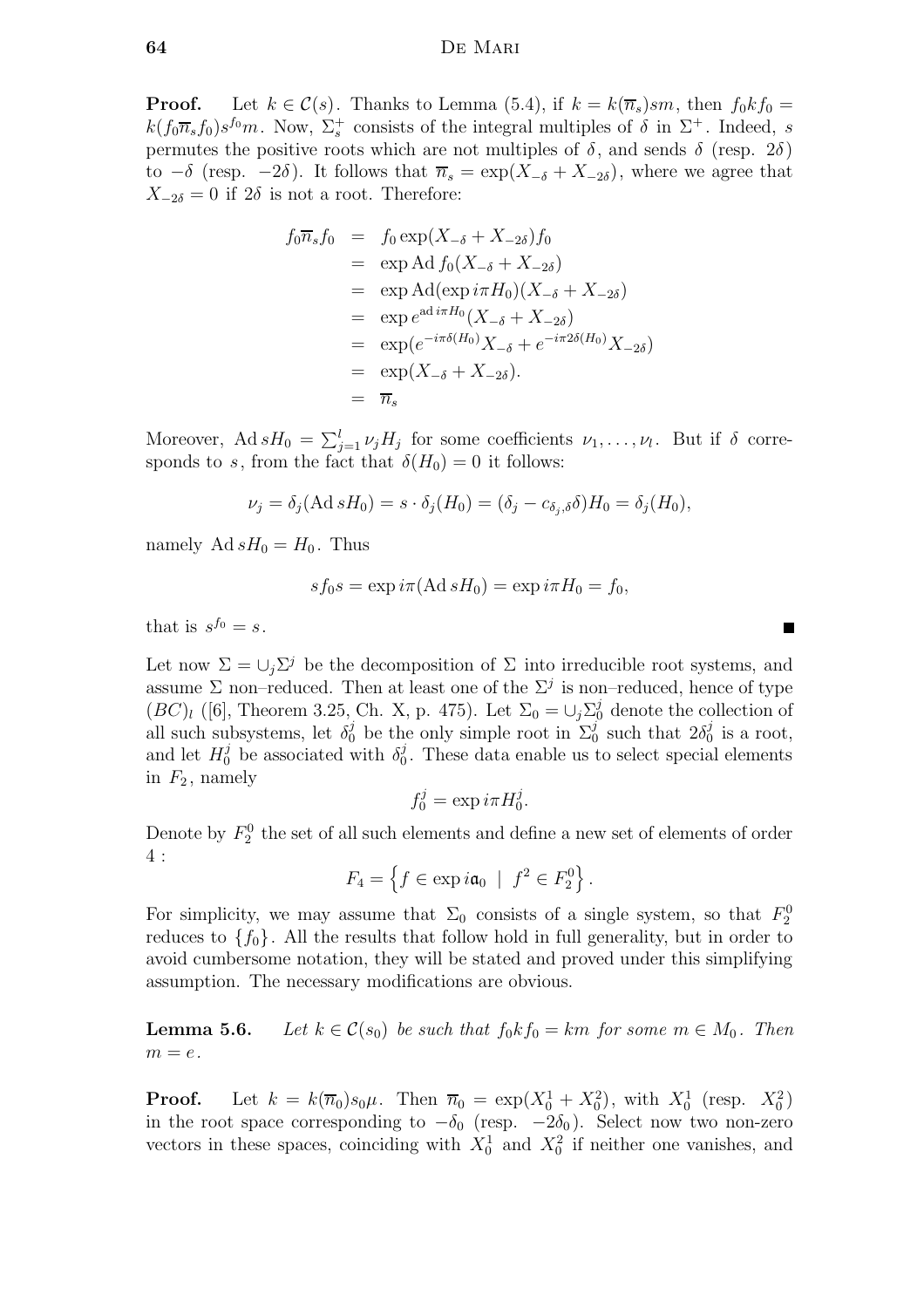denote them again  $X_0^1$  and  $X_0^2$ . Then since  $\delta_0$  is indivisible, the Lie algebra  $\mathfrak{g}_0^*$ generated by  $X_0^1$ ,  $X_0^2$ ,  $\theta X_0^1$  and  $\theta X_0^2$  is isomorphic to  $\mathfrak{su}(2,1)$  ([6], Theorem 3.1, Ch. IX, p. 409). Give now to all general Lie algebra concepts connected with  $\mathfrak{g}_0^*$  the superscript  $*$ . In particular, let  $G_0^*$ ,  $K_0^*$   $A_0^*$ ,  $N_0^*$  and  $\overline{N}_0^*$  be the analytic subgroups corresponding to  $\mathfrak{g}_0^*$ ,  $\mathfrak{k}_0^*$ ,  $\mathfrak{a}_0^*$ ,  $\mathfrak{n}_0^*$  and  $\overline{\mathfrak{n}_0^*}$ . In particular  $\overline{n_0} \in \exp \overline{\mathfrak{n}_0^*}$ . Next, consider the elements  $Y \in \mathfrak{p}_0^*$  and  $Z \in \mathfrak{k}_0^*$  corresponding to

$$
\overline{Y} = \begin{bmatrix} 0 & 0 & 0 \\ 0 & 0 & -i \\ 0 & i & 0 \end{bmatrix} \in \mathfrak{su}(2,1), \qquad \overline{Z} = \begin{bmatrix} 0 & i & 0 \\ i & 0 & 0 \\ 0 & 0 & 0 \end{bmatrix} \in \mathfrak{su}(2,1),
$$

respectively. It is immediate to check that for all  $H \in \mathfrak{a}_0^*$ :

$$
[H, Y] = \delta_0(H)Z, \qquad [H, Z] = \delta_0(H)Y.
$$

Thus,  $(6)$ , Lemma 2.4, Ch. VII, p. 286),  $s_0$  may be realized as

$$
s_0 = \exp(\frac{\pi}{\langle \delta_0, \delta_0 \rangle^{1/2}} Z) \in G^* \cap K_0 = K_0^*.
$$

Observe also that  $k(\overline{n}_0) \in K_0^*$ . It follows that the equality  $f_0(k(\overline{n}_0)s_0\mu)f_0 =$  $(k(\overline{n}_0)s_0\mu)m$  in  $K_0$  yields the equality:

$$
f_0(k(\overline{n}_0)s_0)f_0 = (k(\overline{n}_0)s_0)\mu m\mu^{-1}
$$

in  $K_0^*$ , that is in  $S(U_2 \times U_1) \subset SU(2, 1)$ . This gives  $\mu m \mu^{-1} = e$ , namely  $m = e$ .

**Remark.** The previous lemma should be thought of as an " $SU(2, 1)$ -reduction". It also explains the first reason for choosing  $\delta_0$  as we did; the second reason will become clear in the proof of Theorem 12.

**Theorem 5.7.** Let k be such that  $\langle k \rangle \in \text{Fix}(F_2, K_0/M_0)$ . Then  $f_0kf_0 = k$ .

**Proof.** Let  $k \in \mathcal{C}(w)$  be as in the statement. We now show by induction on  $l_S(w)$  that  $f_0kf_0=k$ .

If  $l_S(w) = 1$  the results follows from Lemma 5.5 and Lemma 5.6.

Suppose the statement true for  $l_S(w) \leq p$  and let  $w = ss_1 \cdot, \ldots \cdot s_p$  be a reduced expression. Two cases arise: either  $s \neq s_0$  or  $s = s_0$ .

Suppose first that  $s \neq s_0$ . By hypothesis,  $f_0 k f_0 = k m$  for a suitable  $m \in M_0$ . Because of (4),  $\mathcal{C}(w) = \mathcal{C}(s)\mathcal{C}(s_1 \cdot \ldots \cdot s_p)$  and writing  $\sigma = s_1 \cdot \ldots \cdot s_p$ , we have  $k = k_s k_{\sigma}$ , where evidently  $k_s \in \mathcal{C}(s)$  and  $k_{\sigma} \in \mathcal{C}(\sigma)$ . But  $s \neq s_0$ , so that Lemma  $(5.5)$  gives  $f_0k_s f_0 = k_s$ . Therefore

$$
f_0(k_s k_{\sigma}) f_0 = (f_0 k_s f_0)(f_0 k_{\sigma} f_0) = k_s(f_0 k_{\sigma} f_0),
$$

and this is equal to  $k_s k_{\sigma} m$ . It follows that  $f_0 k_{\sigma} f_0 = k_{\sigma} m$ . By induction,  $m = e$ . Suppose next that  $s = s_0$ . Put again  $\sigma = s_1 \cdot, \ldots \cdot s_p$  and  $k = k_s k_\sigma$ . From  $(f_0k_s f_0)(f_0k_\sigma f_0) = k_sk_\sigma m$  we obtain

$$
f_0 k_s f_0 = k_s (k_\sigma m f_o k_\sigma^{-1} f_0).
$$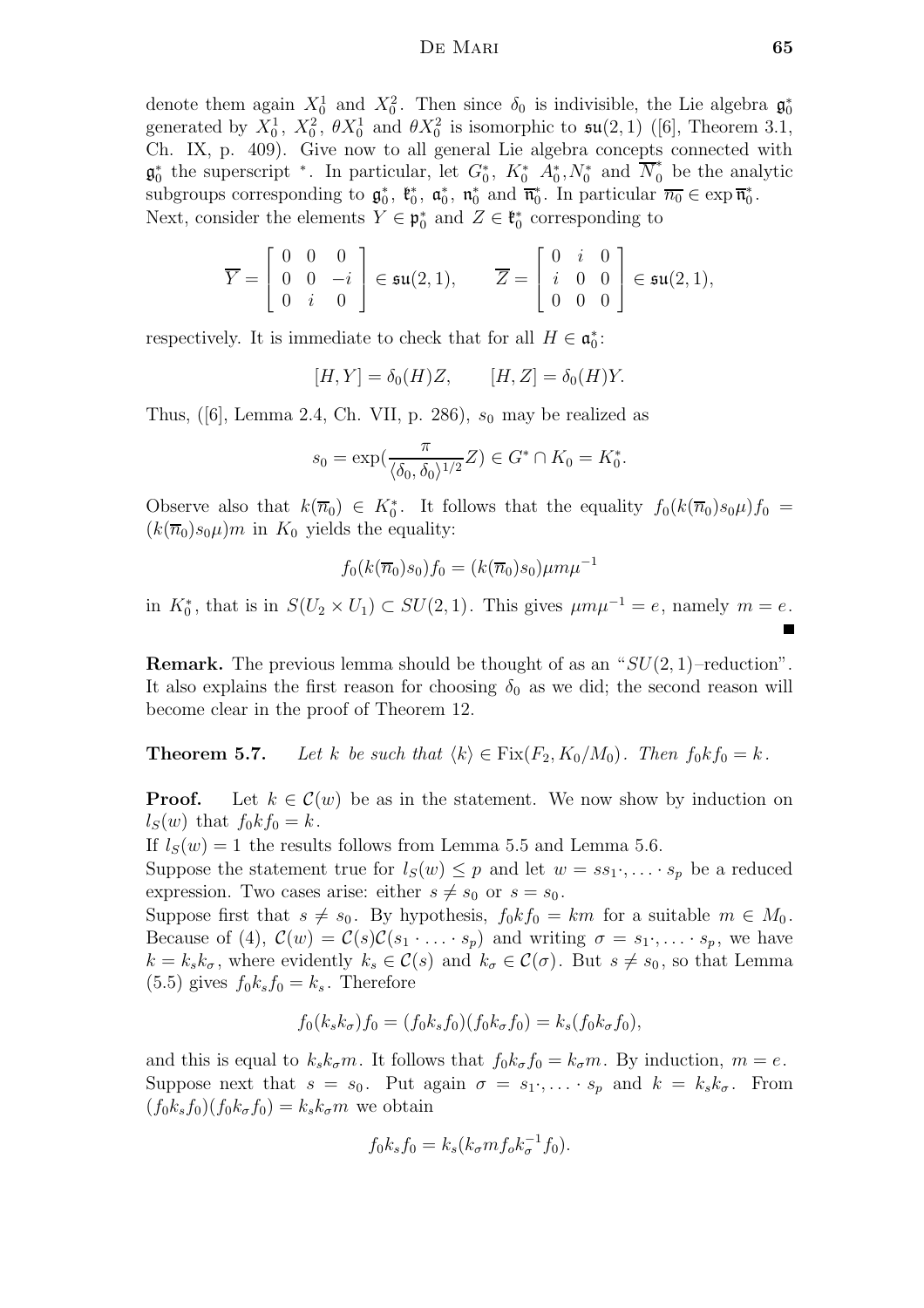Now  $k_s \in \mathcal{C}(s)$ , and let  $k_{\sigma} m f_o k_{\sigma}^{-1} f_0 \in \mathcal{C}(u)$ , so that:

$$
f_0 k_s f_0 \in \mathcal{C}(s) \cap \mathcal{C}(s) \mathcal{C}(u).
$$

Using now (2), we infer that

- a) either  $f_0k_s f_0 \in \mathcal{C}(s) \cap \mathcal{C}(su)$ .
- b) or  $f_0k_s f_0 \in \mathcal{C}(s) \cap \mathcal{C}(u)$ .

In case a), u must be equal to e, which yields  $k_{\sigma} m f_{o} k_{\sigma}^{-1} f_{0} \in \mathcal{C}(e) = M_0$ , that is  $f_0k_s f_0 = k_s\mu$  for suitable  $\mu \in M_0$  which is forced to be e by induction. Thus  $k_{\sigma}m = f_0k_{\sigma}f_0$  and again by induction  $m = e$ .

Next, we see that case b) cannot occur. Indeed, in this circumstance  $u = s$ . Let us be more precise about  $u$ . The defining condition is that

$$
\rho := (k_{\sigma} m)(f_0 k_{\sigma}^{-1} f_0) \in \mathcal{C}(u).
$$

But  $k_{\sigma} m \in \mathcal{C}(\sigma)$  and  $f_0 k_{\sigma}^{-1} f_0 \in \mathcal{C}(\sigma^{-1})$ . By (3)

$$
\mathcal{C}(s_1\cdot\ldots\cdot s_p)\mathcal{C}(\sigma^{-1})\subset\coprod_{1\leq i_1\leq \ldots\leq i_t\leq p}\mathcal{C}(s_{i_1}\cdot\ldots\cdot s_{i_t}\sigma^{-1}),
$$

so that  $\rho \in \mathcal{C}(s_{i_1} \cdot \ldots \cdot s_{i_t} \sigma^{-1})$  for a suitable choice of indices. On the other hand,  $s_{i_1} \cdot \ldots \cdot s_{i_t} \sigma^{-1} = u = s$ , i.e.  $s_{i_1} \cdot \ldots \cdot s_{i_t} = s\sigma = w$ . This is a contradiction because  $l_S(s_{i_1} \cdot \ldots \cdot s_{i_t}) = t \leq p < p + 1 = l_S(w).$ 

Recall that the set  $F_4$  of order 4 elements is now assumed for simplicity to be:

$$
F_4 = \left\{ f \in \exp i\mathfrak{a}_0 \mid f^2 = f_0 \right\}.
$$

**Proposition 5.8.**  $F_4$  acts on  $X_1 = \text{Fix}(F_2, K_0/M_0)$ .

**Proof.** With the notation of Section 2, the action of  $F_4$  on  $X_1$  is given by  $f \cdot \langle k \rangle = \langle \text{Ad}^{-1}(fk_*f^{-1}) \rangle$ . As agreed earlier, however, whenever appropriate we will think of all the supgroups of  $G_0$  as subgroups of G under Ad (whereby the center has become trivial), and remove the subscript ∗.

Let  $K_1 = \{k \in K_0 \mid f_0 k f_0 = k\}$ , a closed, hence compact, Lie subgroup of  $K_0$ . Let  $\mathfrak{k}_1$  be its Lie algebra. Our first concern is to show that:

$$
\text{Ad } f_0 T = T, \qquad \forall T \in \mathfrak{k}_1 \tag{5}
$$

Indeed, for all  $t \in \mathbb{R}$ :

$$
\exp(t \operatorname{Ad} f_0 T) = f_0(\exp tT) f_0 = (\exp tT) \in K_1,
$$

thereby showing Ad  $f_0T \in \mathfrak{k}_1$ . Next, since Ad  $f_0$  is an involution on  $\mathfrak{k}_1$ , we have a vector space decomposition  $\mathfrak{k}_1 = \mathfrak{k}_1^+ + \mathfrak{k}_1^-$  corresponding to the  $\pm 1$  eigenvalues of Ad  $f_0$ . Thus, if  $T = T^+ + T^-$  is the resulting decomposition of T, then for all  $t \in \mathbb{R}$ :

$$
\exp(t(T^+ - T^-)) = \exp(t \operatorname{Ad} f_0 T) = f_0(\exp tT) f_0 = \exp tT = \exp(t(T^+ + T^-)).
$$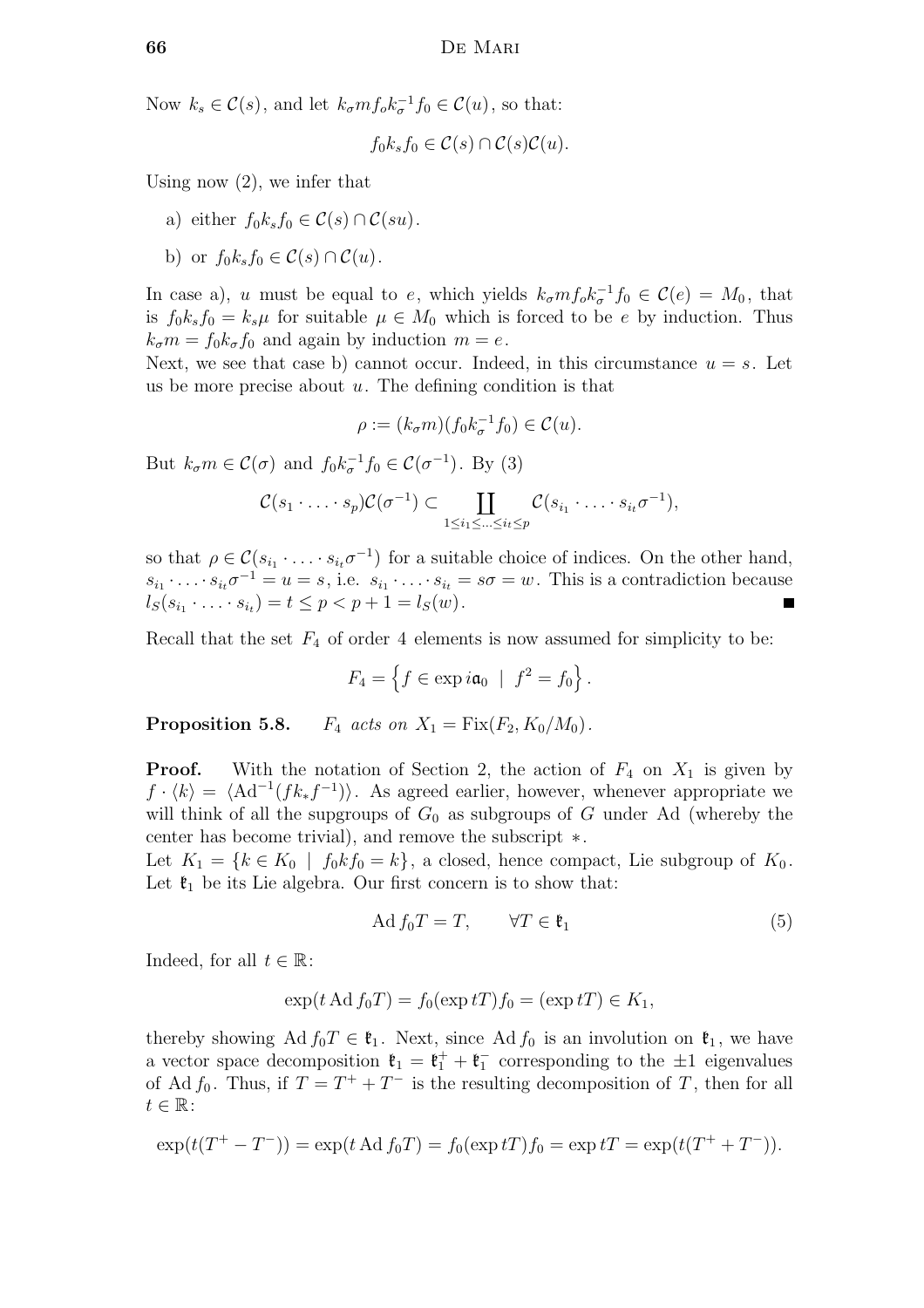For t sufficiently small, this yields  $T^- = 0$ , which is equivalent to saying  $\mathfrak{k}_1^- = 0$ . This proves (5).

Now we prove that if  $k \in K_1$ , then  $fkf^{-1}$  is fixed by  $\Theta$ . In fact since  $f^2 = f_0$ , we have

$$
f = f^{-1}f_0 = f_0f^{-1}, \qquad f^{-1} = ff_0 = f_0f.
$$

On the other hand, since  $\Theta(f) = \Theta(\exp iA) = \exp(i\theta A) = \exp(-iA) = f^{-1}$  we have

$$
\Theta(fkf^{-1}) = f^{-1}kf = ff_0kf_0f^{-1} = fkf^{-1}
$$

.

Suppose now  $k = \exp T \in K_1$ . We may take  $T \in \mathfrak{k}_1$ . Then  $fkf = \exp(\mathrm{Ad} f T)$ and if  $\sigma$  denotes conjugation in  $\mathfrak g$  with respect to  $\mathfrak g_0$ , then by (5)

$$
\sigma(\text{Ad } fT) = \sigma(\text{Ad}(\exp iA)T)
$$
  
= 
$$
\text{Ad}(\exp \sigma(iA))(\sigma(T))
$$
  
= 
$$
\text{Ad}(\exp -iA)T
$$
  
= 
$$
\text{Ad } f^{-1}T
$$
  
= 
$$
\text{Ad } f f_0 T
$$
  
= 
$$
\text{Ad } fT.
$$

Thus, Ad  $fT \in \mathfrak{k}_0$ , i.e.  $fkf^{-1} \in K_0$ .

Finally, let  $\langle k \rangle \in X_1$ , so that, by Theorem 5.7,  $k \in K_1$  and by the above argument  $f k f^{-1} \in K_0$ . In order to see that  $F_4$  sends fixed points of  $F_2$  into fixed points of  $F_2$ , we must show that for all  $f \in F_4$  and for all  $g \in F_2$  there exists  $m \in M_0$  such that  $g(fkf^{-1})g = (fkf^{-1})m$ . But this is obvious because f and g commute, and there exists  $m \in M_0$  such that  $gkg = km$ .

# **Theorem 5.9.** Fix $(F_4, X_1) = W$ .

**Proof.** Since  $\Sigma_0$  is of type  $(BC)_l$ , all roots of the form  $\alpha = \sum_{j=0}^{l-1} \nu_j(\alpha) \delta_j$  with  $\nu_i(\alpha) \in 2\mathbb{Z}$  (i.e. even roots) are such that  $\nu_0(\alpha) = \pm 2$ , as it is clear from the list at the end of Section 2. More precisely, all the non–vanishing coefficients of an even root must be equal to  $\pm 2$ , but for each fixed  $\delta_j \neq \delta_0$  there is an even root  $\alpha$ for which  $\nu_i(\alpha) = 0$ . This is the second reason for choosing  $\delta_0$  as we did.

Let now  $\langle k \rangle \in \text{Fix}(F_4, X_1), \overline{H} \in \mathfrak{a}_0$  a regular element, and  $Y = \text{Ad } k\overline{H}$ . Then Y is fixed by all elements of  $F_4$ . According to the remark following Theorem 3.3, we may write:

$$
Y = Y_0 + \sum_{\alpha \in E} Y_{\alpha},
$$

where E is the set of even roots in  $\Sigma_0$ . Therefore, if  $f = \exp i A_0$ 

$$
Y_{\alpha} = e^{i\alpha(A_0)} Y_{\alpha}.
$$

Take now  $A_0 = \frac{\pi}{2} H_0$  (so that  $(\exp i A_0)^2 = f_0$ ) and observe that:

$$
\alpha(A_0) = \sum_{j=0}^{l-1} \nu_j(\alpha) \delta_j(\frac{\pi}{2} H_0) = \frac{\pi \nu_0(\alpha)}{2} = \pm \pi.
$$

Thus  $Y_{\alpha} = -Y_{\alpha} = 0$  and  $Y \in \mathfrak{a}_0$ . Hence  $k \in M'_0$ , that is  $\langle k \rangle \in W$ , which shows that  $Fix(F_4, X_1) \subset W$ . The reverse inclusion is obvious.